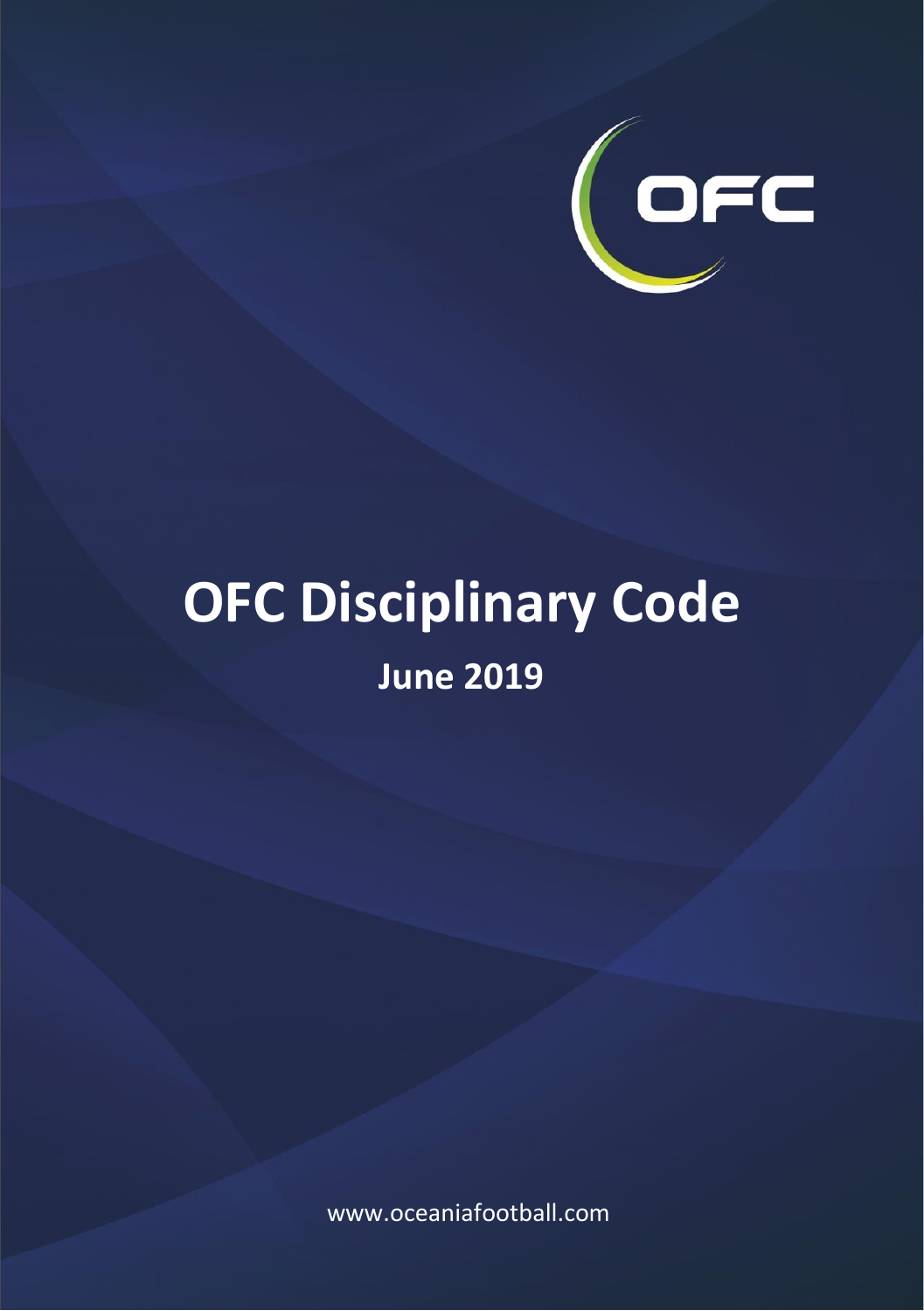

## **OFC Disciplinary Code**

**June 2019**





















**www.oceaniafootball.com**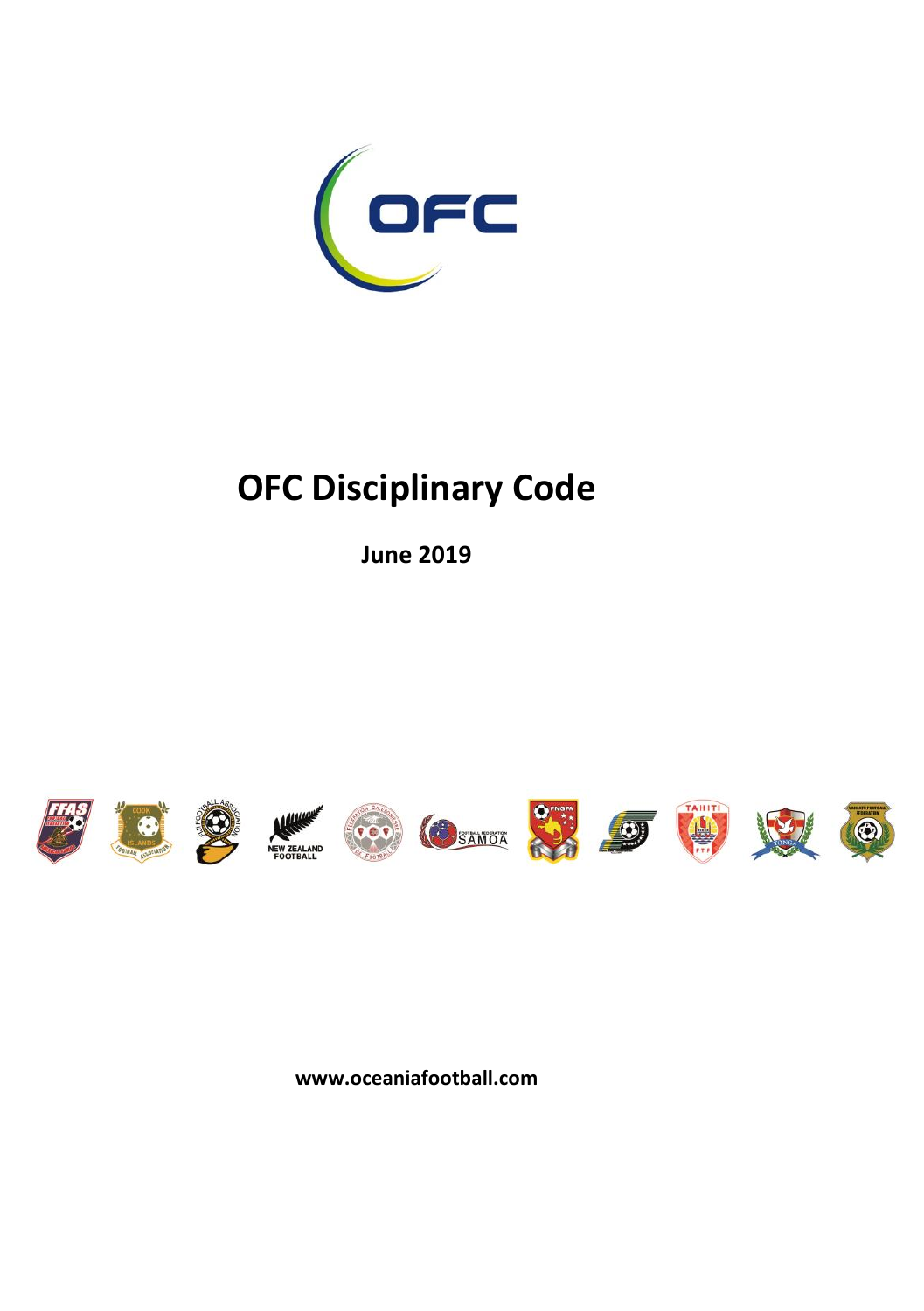## **Table of Contents**

| <b>PRELIMINARY TITLE</b><br>1 |                                                       |                |
|-------------------------------|-------------------------------------------------------|----------------|
| Article 1                     | <b>Object</b>                                         | 1              |
| <b>Article 2</b>              | Scope of application                                  | 1              |
| Article 3                     | Scope of application: Natural and Legal persons       | $\mathbf{1}$   |
| Article 4                     | <b>Scope of Application: Time</b>                     | 1              |
| <b>Article 5</b>              | <b>Definitions</b>                                    | 1              |
| Article 6                     | Gender                                                | 2              |
| Article 7                     | <b>Member Associations' Disciplinary Regulations</b>  | 2              |
|                               | <b>FIRST TITLE - MATERIAL LAW</b>                     | 2              |
|                               | <b>CHAPTER I. GENERAL PART</b>                        | 2              |
|                               | SECTION 1 - CONDITIONS FOR SANCTIONS                  | $\overline{2}$ |
| <b>Article 8</b>              | Culpability                                           | $\overline{2}$ |
| Article 9                     | Acts amounting to attempt                             | $\overline{2}$ |
| Article 10                    | Involvement                                           | 2              |
|                               | SECTION 2 - VARIOUS SANCTIONS                         | 2              |
| Article 11                    | Sanctions common to natural and legal persons         | $\overline{2}$ |
| Article 12                    | Sanctions applicable to natural persons               | 3              |
| Article 13                    | Sanctions applicable to legal persons                 | 3              |
| Article 14                    | Warning                                               | 3              |
| Article 15                    | Reprimand                                             | 3              |
| Article 16                    | Fine                                                  | 3              |
| Article 17                    | <b>Return of awards</b>                               | 3              |
| Article 18                    | Caution                                               | 3              |
| Article 19                    | <b>Expulsion</b>                                      | 4              |
| Article 20                    | <b>Match suspension</b>                               | 4              |
| Article 21                    | Ban from dressing rooms and/or substitutes' benches   | 5              |
| Article 22                    | Stadium ban                                           | 5              |
| Article 23                    | Ban on performing any football related activity       | 5              |
| Article 24                    | <b>Transfer Ban</b>                                   | 5              |
| Article 25                    | Playing a match without spectators                    | 5              |
| Article 26                    | Playing on neutral ground                             | 5              |
| Article 27                    | Ban on playing in a particular stadium                | 5              |
| Article 28                    | Annulment of the result of a match                    | 5              |
| Article 29                    | <b>Exclusion</b>                                      | 5              |
| Article 30                    | Demotion and/or Relegation to the next lower division | 5              |
| Article 31                    | <b>Deduction of points</b>                            | 5              |
| Article 32A Forfeit           |                                                       | 5              |
|                               | Article 32B Replay of a Match                         | 5              |
| SECTION 3 - COMMON RULES<br>6 |                                                       |                |
| Article 33                    | <b>Combined sanctions</b>                             | 6              |
| Article 34                    | Partial suspension of implementation of the sanction  | 6              |
| Article 35                    | Time sanctions: calculation of time limit             | 6              |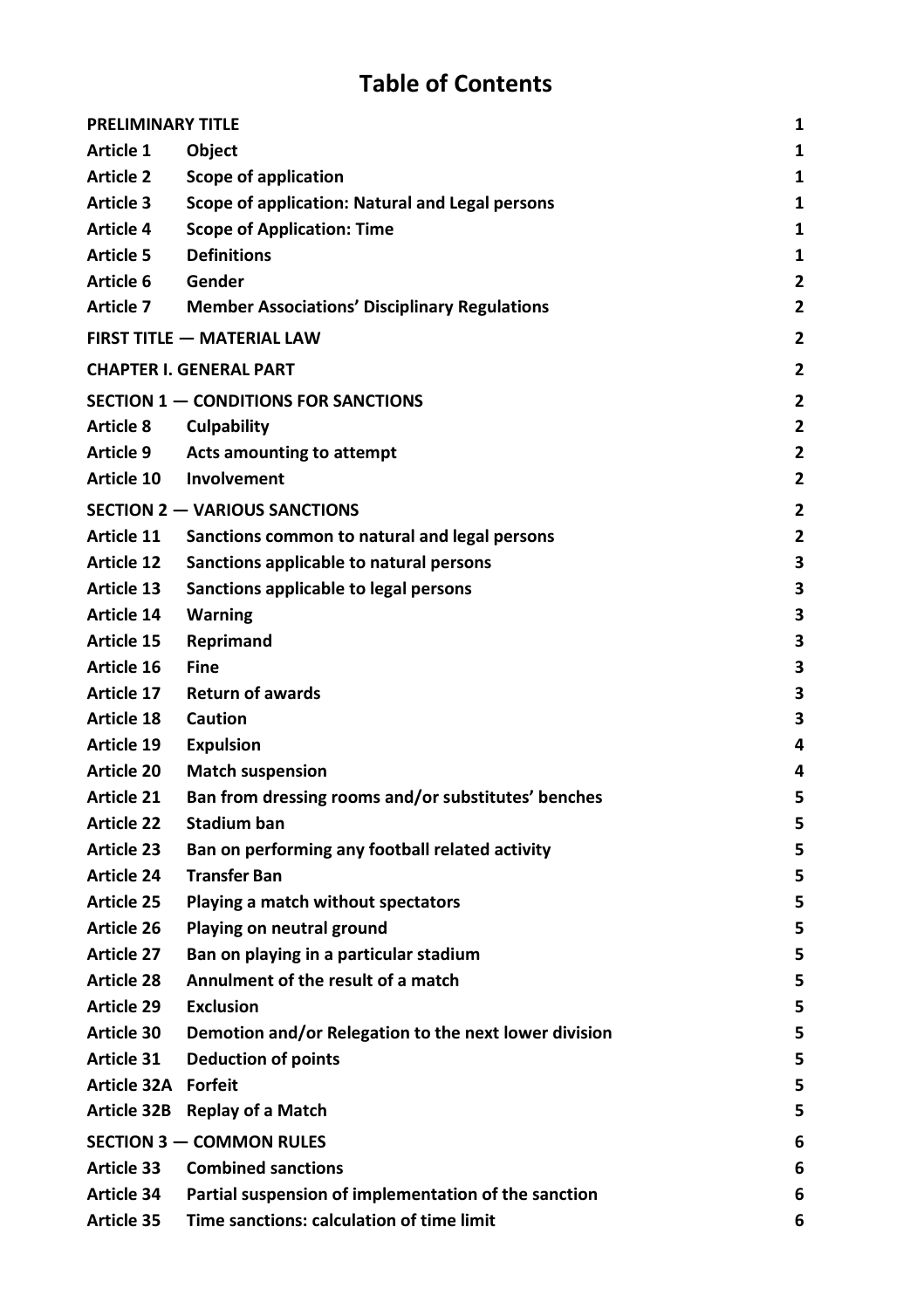| Article 37<br>Article 38<br>Article 39<br>Article 40 | <b>Centralisation of sanctions</b><br>SECTION 4 – CARRYING OVER AND CANCELLING CAUTIONS AND MATCH SUSPENSIONS<br>Carrying over cautions<br><b>Cancellation of cautions</b><br>Carrying over match suspensions<br>SECTION 5 - DETERMINING THE SANCTION<br><b>General rule</b> | 6<br>6<br>6<br>7<br>7<br>7 |
|------------------------------------------------------|------------------------------------------------------------------------------------------------------------------------------------------------------------------------------------------------------------------------------------------------------------------------------|----------------------------|
|                                                      |                                                                                                                                                                                                                                                                              |                            |
|                                                      |                                                                                                                                                                                                                                                                              |                            |
|                                                      |                                                                                                                                                                                                                                                                              |                            |
|                                                      |                                                                                                                                                                                                                                                                              |                            |
|                                                      |                                                                                                                                                                                                                                                                              |                            |
|                                                      |                                                                                                                                                                                                                                                                              |                            |
| Article 41                                           |                                                                                                                                                                                                                                                                              | 7                          |
| <b>Article 42</b>                                    | <b>Repeated infringements</b>                                                                                                                                                                                                                                                | 7                          |
| Article 43                                           | Infringements against match officials                                                                                                                                                                                                                                        | 7                          |
| Article 44                                           | <b>Concurrent infringements</b>                                                                                                                                                                                                                                              | 8                          |
|                                                      | SECTION 6 - LIMITATION PERIOD ON DISCIPLINARY SANCTIONS                                                                                                                                                                                                                      | 8                          |
| Article 45                                           | <b>Duration</b>                                                                                                                                                                                                                                                              | 8                          |
| Article 46                                           | Commencement of the limitation period                                                                                                                                                                                                                                        | 8                          |
|                                                      | Article 47 Interruption                                                                                                                                                                                                                                                      | 8                          |
|                                                      | <b>CHAPTER II. SPECIAL PART</b>                                                                                                                                                                                                                                              | 8                          |
|                                                      | <b>SECTION 1 - PHYSICAL ASSAULT</b>                                                                                                                                                                                                                                          | 8                          |
| Article 48                                           | Physical injury                                                                                                                                                                                                                                                              | 8                          |
| Article 49 Violence                                  |                                                                                                                                                                                                                                                                              | 8                          |
| Article 50 Brawl                                     |                                                                                                                                                                                                                                                                              | 9                          |
|                                                      | Article 51 Unidentified aggressors                                                                                                                                                                                                                                           | 9                          |
|                                                      | SECTION 2 - INFRINGEMENTS OF THE LAWS OF THE GAME                                                                                                                                                                                                                            | 9                          |
| Article 52                                           | <b>Minor infringements</b>                                                                                                                                                                                                                                                   | 9                          |
| Article 53                                           | <b>Serious infringements</b>                                                                                                                                                                                                                                                 | 9                          |
| Article 54                                           | <b>Team's Misconduct</b>                                                                                                                                                                                                                                                     | 10                         |
|                                                      | SECTION 3 - OFFENSIVE AND RACIST BEHAVIOUR                                                                                                                                                                                                                                   | 10                         |
| Article 55                                           | Offensive behaviour                                                                                                                                                                                                                                                          | 10                         |
| Article 56                                           | Racism                                                                                                                                                                                                                                                                       | 10                         |
|                                                      | SECTION 4 - INTIMIDATION                                                                                                                                                                                                                                                     | 10                         |
| Article 57                                           | <b>Threats</b>                                                                                                                                                                                                                                                               | 10                         |
| Article 58 Force                                     |                                                                                                                                                                                                                                                                              | 10                         |
|                                                      | SECTION 5 - FORGERY AND FALSIFICATION                                                                                                                                                                                                                                        | 11                         |
| Article 59                                           | <b>Forgery and Falsification</b>                                                                                                                                                                                                                                             | 11                         |
|                                                      | SECTION 6 - CORRUPTION                                                                                                                                                                                                                                                       | 11                         |
| Article 60                                           | Corruption                                                                                                                                                                                                                                                                   | 11                         |
| <b>SECTION 7 - DOPING</b>                            |                                                                                                                                                                                                                                                                              | 11                         |
| Article 61                                           | <b>Definition</b>                                                                                                                                                                                                                                                            | 11                         |
| Article 62                                           | <b>Therapeutic justification</b>                                                                                                                                                                                                                                             | 11                         |
| Article 63                                           | <b>Sanctions</b>                                                                                                                                                                                                                                                             | 12                         |
| Article 64                                           | <b>Repeat Testing</b>                                                                                                                                                                                                                                                        | 13                         |
| Article 65                                           | Procedure                                                                                                                                                                                                                                                                    | 13                         |
| Article 66                                           | <b>Player's Obligation</b>                                                                                                                                                                                                                                                   | 13                         |
| Article 67                                           | Government sanctions against doping                                                                                                                                                                                                                                          | 13                         |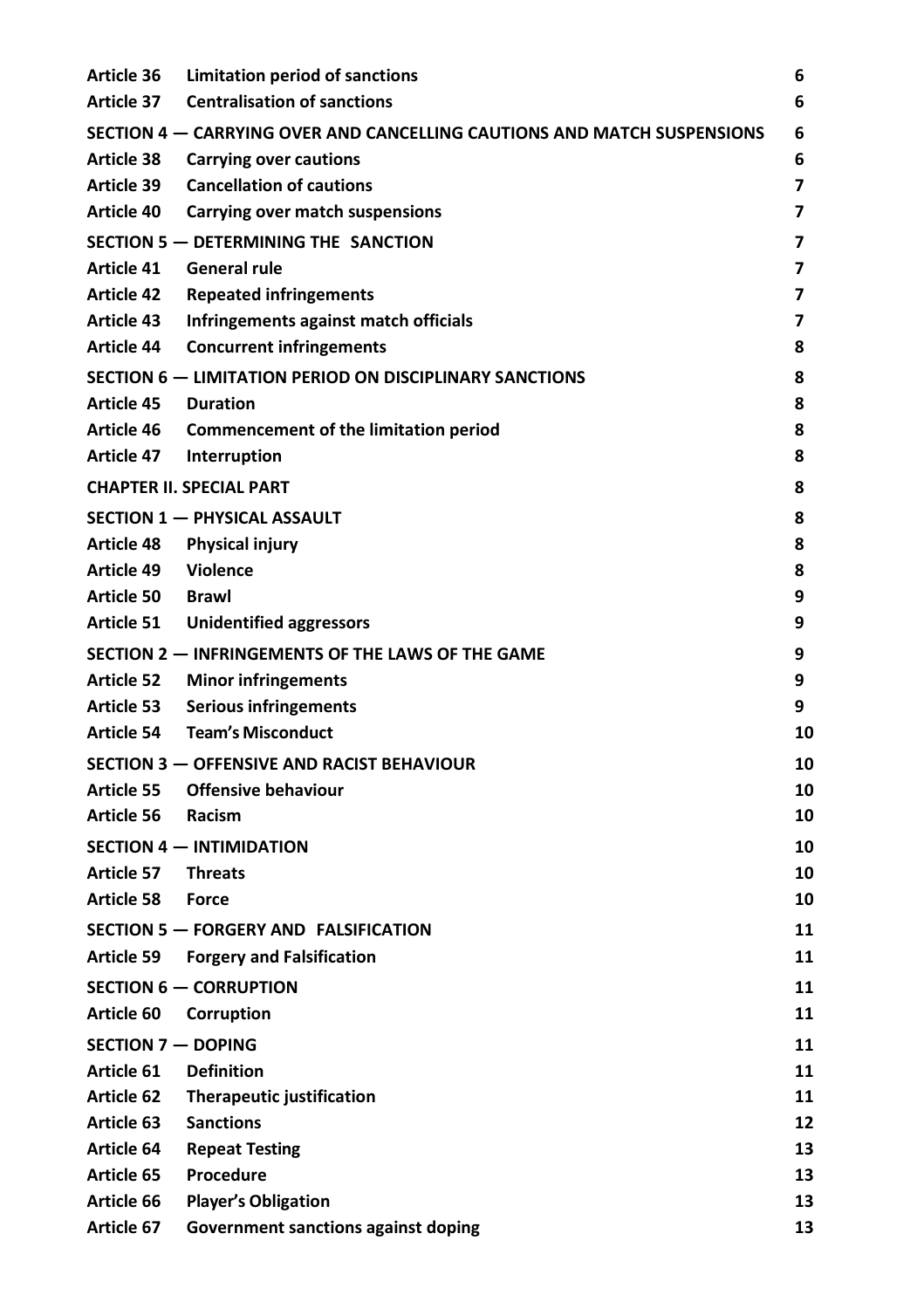| Article 68                                            | Sanctions imposed by other international sports federations | 13 |
|-------------------------------------------------------|-------------------------------------------------------------|----|
|                                                       | SECTION 8 - DISORDERLINESS AT MATCHES AND COMPETITIONS      | 13 |
| Article 69                                            | Inciting hatred and violence                                | 13 |
| Article 70                                            | Provoking the general public                                | 13 |
| Article 71                                            | Abandonment                                                 | 13 |
| SECTION 9 - FAILURE TO RESPECT DISCIPLINARY DECISIONS |                                                             |    |
| Article 72                                            | Payment of sums of money                                    | 13 |
| Article 73                                            | Ineligibility                                               | 14 |
|                                                       | SECTION 10 - MEMBER ASSOCIATIONS' RESPONSIBILITIES          | 14 |
| Article 74                                            | <b>Organisation of matches</b>                              | 14 |
| Article 75                                            | Liability for spectator conduct                             | 14 |
| Article 76                                            | <b>Other obligations</b>                                    | 15 |
| Article 77                                            | <b>Failure to comply</b>                                    | 15 |
|                                                       | SECTION 11 - MANIPULATING MATCH RESULTS                     | 15 |
| Article 78                                            | <b>Manipulating match results</b>                           | 15 |
|                                                       | <b>SECOND TITLE: ORGANISATION AND PROCEDURE</b>             | 16 |
|                                                       | <b>CHAPTER I. ORGANISATION</b>                              | 16 |
|                                                       | SECTION 1 - JURISDICTION OF OFC, MEMBER ASSOCIATIONS        |    |
|                                                       | <b>AND OTHER ORGANISATIONS</b>                              | 16 |
| Article 79                                            | <b>General Rule</b>                                         | 16 |
| Article 80                                            | Friendly matches between two national teams                 | 16 |
|                                                       | <b>SECTION 2 - AUTHORITIES</b>                              | 16 |
| Article 81                                            | Referee                                                     | 16 |
| Article 82                                            | Judicial bodies                                             | 16 |
| Article 83                                            | <b>Court of Arbitration for Sport (CAS)</b>                 | 16 |
| Article 84                                            | <b>OFC Medical Committee</b>                                | 16 |
|                                                       | SECTION 3 - THE DISCIPLINARY AND ETHICS COMMITTEE           | 16 |
| Article 85                                            | <b>General jurisdiction</b>                                 | 16 |
| Article. 86                                           | <b>Specific jurisdiction</b>                                | 16 |
| Article 87                                            | Jurisdiction of the chairman ruling alone                   | 17 |
|                                                       | SECTION 4 - THE APPEALS COMMITTEE                           | 17 |
| Article 88                                            | <b>Jurisdiction</b>                                         | 17 |
| Article 89                                            | Jurisdiction of the chairman ruling alone                   | 17 |
|                                                       | SECTION 5 - COMMON RULES FOR THE JUDICIAL BODIES            | 17 |
| Article 90                                            | <b>Composition/Quorum/Meetings</b>                          | 17 |
| Article 91                                            | Chairman                                                    | 18 |
| Article 92                                            | Secretariat                                                 | 18 |
| Article 93                                            | Independence                                                | 18 |
| Article 94                                            | Incompatibility of office                                   | 18 |
| Article 95                                            | Objection                                                   | 18 |
| Article 96                                            | Confidentiality                                             | 18 |
| Article 97                                            | <b>Exemption from liability</b>                             | 18 |
|                                                       | <b>CHAPTER II. PROCEDURE</b>                                | 19 |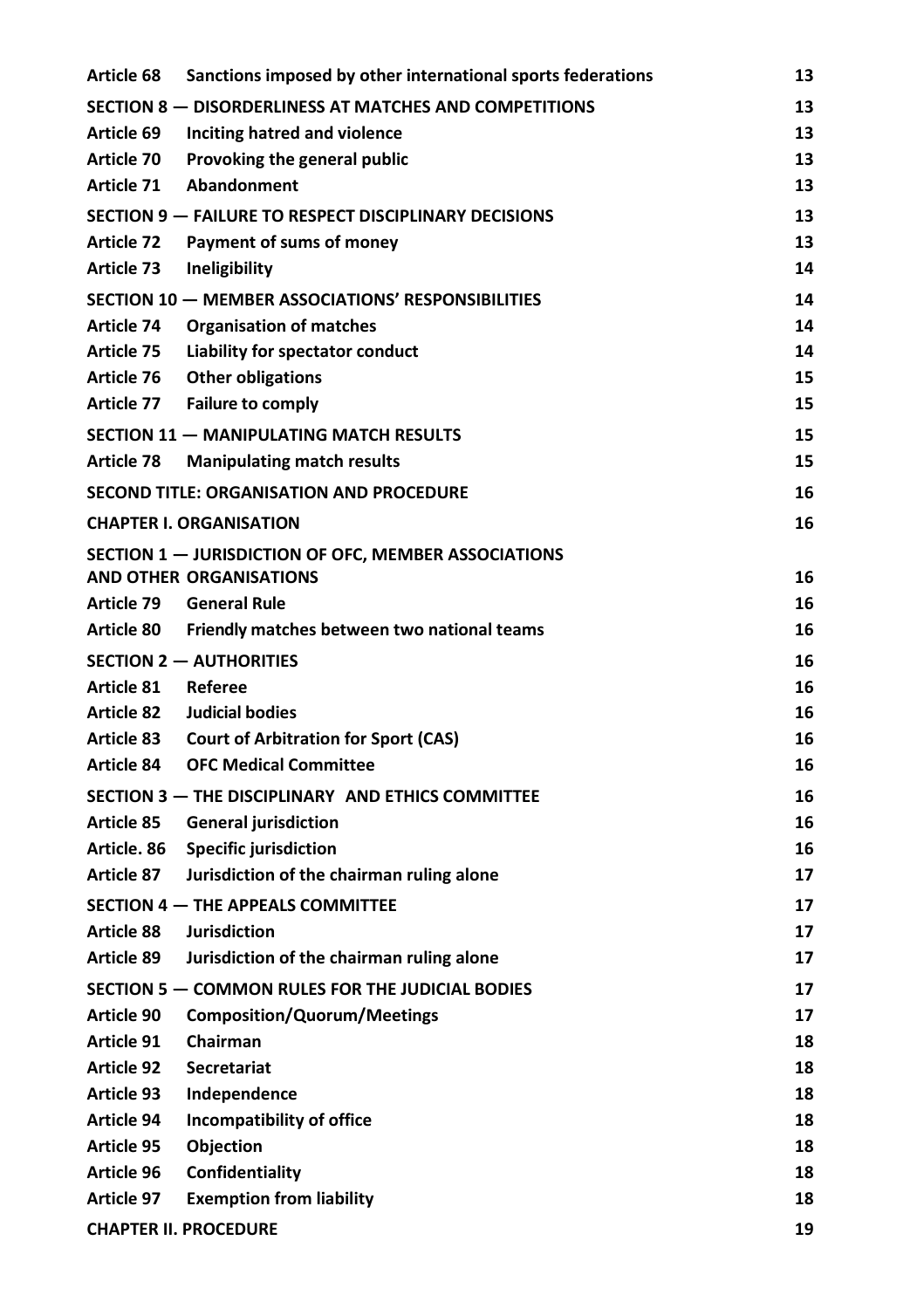|                                                                              | <b>SECTION 1 - GENERAL RULES</b>                                                     | 19 |  |
|------------------------------------------------------------------------------|--------------------------------------------------------------------------------------|----|--|
|                                                                              | <b>SUBSECTION 1. TIME LIMITS</b>                                                     | 19 |  |
| Article 98                                                                   | <b>Calculation</b>                                                                   | 19 |  |
| Article 99 Compliance                                                        |                                                                                      | 19 |  |
| Article 100 Interruption                                                     |                                                                                      | 19 |  |
|                                                                              | Article 101 Extension of time limits                                                 | 19 |  |
|                                                                              | <b>SUBSECTION 2. RIGHT TO BE HEARD</b>                                               | 20 |  |
| Article 102 Contents                                                         |                                                                                      | 20 |  |
| <b>Article 103 Restrictions</b>                                              |                                                                                      | 20 |  |
| <b>SUBSECTION 3. PROOF</b>                                                   |                                                                                      | 20 |  |
|                                                                              | Article 104 Various types of proof                                                   | 20 |  |
|                                                                              | Article 105 Absolute discretion regarding proof                                      | 20 |  |
|                                                                              | Article 106 Match Officials' Reports                                                 | 20 |  |
|                                                                              | Article 107 Burden of proof                                                          | 20 |  |
|                                                                              | <b>SUBSECTION 4. REPRESENTATION AND ASSISTANCE</b>                                   | 20 |  |
|                                                                              | Article 108 Representation and Assistance                                            | 20 |  |
|                                                                              | <b>SUBSECTION 5. LANGUAGE USED IN PROCEEDINGS</b>                                    | 21 |  |
|                                                                              | Article 109 Language used in proceedings                                             | 21 |  |
|                                                                              | SUBSECTION 6. NOTIFICATION AND COMMUNICATION                                         | 21 |  |
| Article 110 Addressees                                                       |                                                                                      | 21 |  |
|                                                                              | Article 111 Form: General Rule                                                       | 21 |  |
|                                                                              | Article 112 Form: Special Cases                                                      | 21 |  |
|                                                                              | <b>SUBSECTION 7. VARIOUS RULES</b>                                                   | 21 |  |
|                                                                              | Article 113 Obvious errors                                                           | 21 |  |
|                                                                              | Article 114 Costs and Expenses                                                       | 21 |  |
|                                                                              | Article 115 Enforcement of decisions                                                 | 21 |  |
|                                                                              | Article 116 Closing of proceedings                                                   | 21 |  |
|                                                                              | SECTION 2 - DISCIPLINARY AND ETHICS COMMITTEE                                        | 22 |  |
|                                                                              | SUBSECTION 1. COMMENCEMENT OF PROCEEDINGS AND INVESTIGATION                          | 22 |  |
|                                                                              | Article 117 Commencement of proceedings                                              | 22 |  |
| Article 118 Investigation                                                    |                                                                                      | 22 |  |
|                                                                              | Article 119 Collaboration among the parties                                          | 22 |  |
|                                                                              | SUBSECTION 2. ORAL STATEMENTS, DELIBERATIONS, DECISION                               | 22 |  |
|                                                                              | Article 120 Oral statements, Principles                                              | 22 |  |
|                                                                              | Article 121 Oral statements, procedure                                               | 22 |  |
| <b>Article 122 Deliberations</b>                                             |                                                                                      | 22 |  |
|                                                                              | Article 123 Passing the decisions                                                    | 23 |  |
|                                                                              | Article 124 Form and contents of the decision                                        | 23 |  |
|                                                                              | Article 125 Decisions without grounds                                                | 23 |  |
| SUBSECTION 3. PROCEEDINGS BEFORE THE CHAIRMAN OF THE DISCIPLINARY AND ETHICS |                                                                                      |    |  |
| <b>COMMITTEE</b>                                                             |                                                                                      | 23 |  |
|                                                                              | Article 126 Proceedings before the chairman of the Disciplinary and Ethics Committee | 23 |  |
|                                                                              | <b>SECTION 3 - APPEALS COMMITTEE</b>                                                 | 23 |  |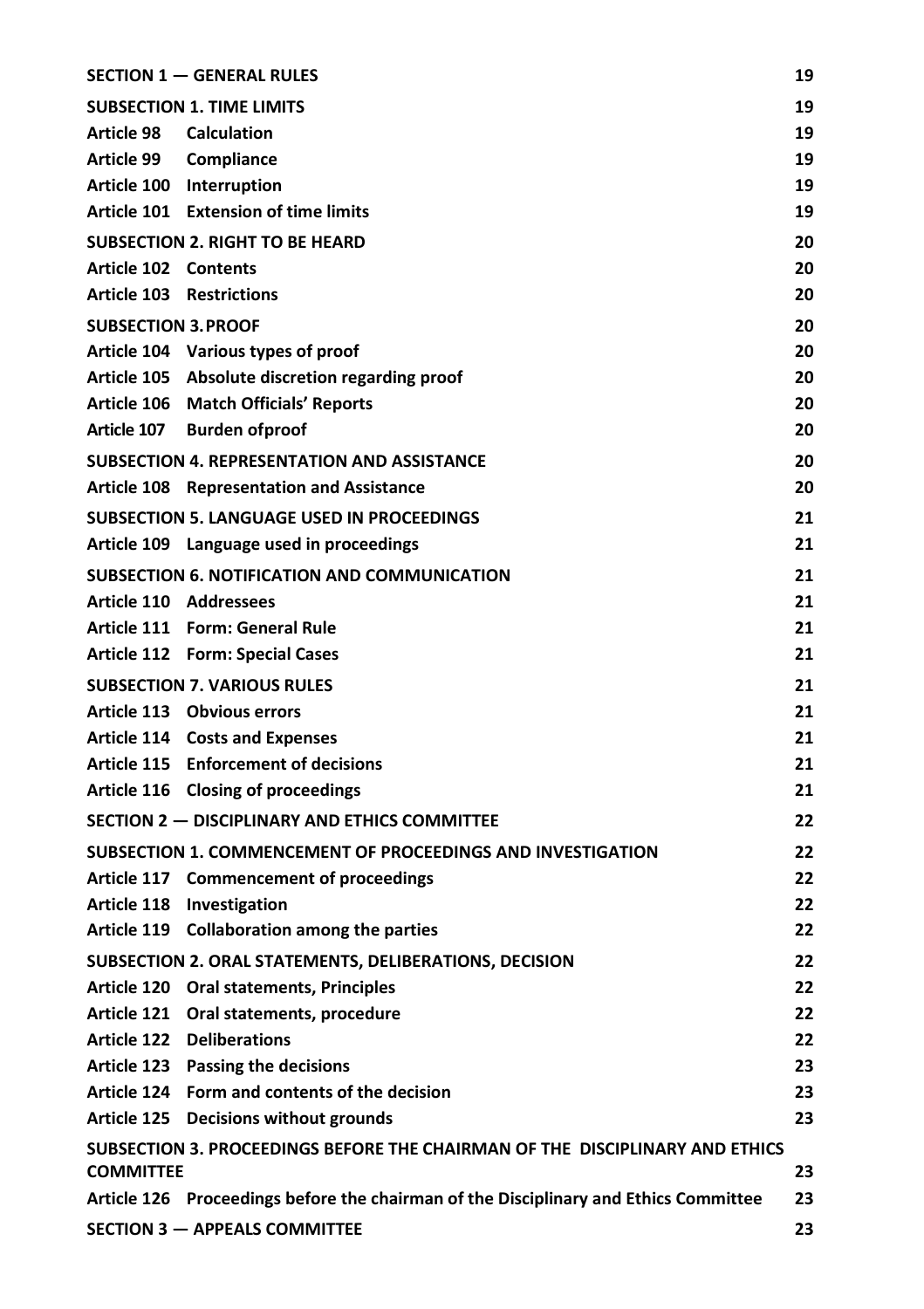|                               | Article 127 Contestable decisions                                              | 23 |
|-------------------------------|--------------------------------------------------------------------------------|----|
|                               | Article 128 Eligibility to appeal                                              | 24 |
|                               | Article 129 Time Limit for Appeal                                              | 24 |
|                               | Article 130 Grounds for complaint                                              | 24 |
|                               | Article 131 Petition of appeal                                                 | 24 |
| Article 132 Deposit           |                                                                                | 24 |
|                               | Article 133 Effects of the Appeal                                              | 24 |
|                               | Article 134 Sequence in the proceedings leading up to the decision             | 24 |
|                               | Article 135 Conclusion to the proceedings                                      | 24 |
|                               | Article 136 Proceedings before the chairman of the Appeal Committee            | 24 |
|                               | SECTION 4 - COURT OF ARBITRATION FOR SPORT (CAS)                               | 25 |
|                               | Article 137 Court of Arbitration for Sport                                     | 25 |
|                               | <b>SECTION 5 - SPECIAL PROCEDURES</b>                                          | 25 |
|                               | <b>SUBSECTION 1. PROVISIONAL MEASURES</b>                                      | 25 |
| Article 138 Principle         |                                                                                | 25 |
| Article 139 Procedure         |                                                                                | 25 |
| Article 140 Decision          |                                                                                | 25 |
|                               | <b>SUBSECTION 2. EMERGENCIES</b>                                               | 25 |
|                               | Article 141 Emergencies                                                        | 25 |
|                               | SUBSECTION 3. EXTENDING SANCTIONS TO HAVE WORLDWIDE EFFECT                     | 25 |
| Article 142 Request           |                                                                                | 25 |
| <b>Article 143 Conditions</b> |                                                                                | 25 |
| Article 144 Procedure         |                                                                                | 26 |
| Article 145 Decision          |                                                                                | 26 |
| Article 146 Effect            |                                                                                | 26 |
| Article 147 Appeal            |                                                                                | 26 |
|                               | SECTION 5 - PROCEDURE TO BE FOLLOWED IN COMBATING DOPING                       | 26 |
| Article 148 Tests             |                                                                                | 26 |
|                               | Article 149 Player's obligations                                               | 26 |
|                               | Article 150 Government sanctions against doping                                | 26 |
|                               | Article 151 Doping sanctions imposed by other international sports federations | 26 |
| <b>SUB SECTION 6. REVIEW</b>  |                                                                                | 27 |
| Article 152 Review            |                                                                                | 27 |
| <b>FINAL TITLE</b>            |                                                                                | 27 |
|                               | Article 153 Diverging texts in the Disciplinary Code                           | 27 |
|                               | Article 154 Scope of the Code, omissions, custom, doctrine and jurisprudence   | 27 |
|                               | Article 155 Adoption and Enforcement                                           | 27 |
|                               |                                                                                |    |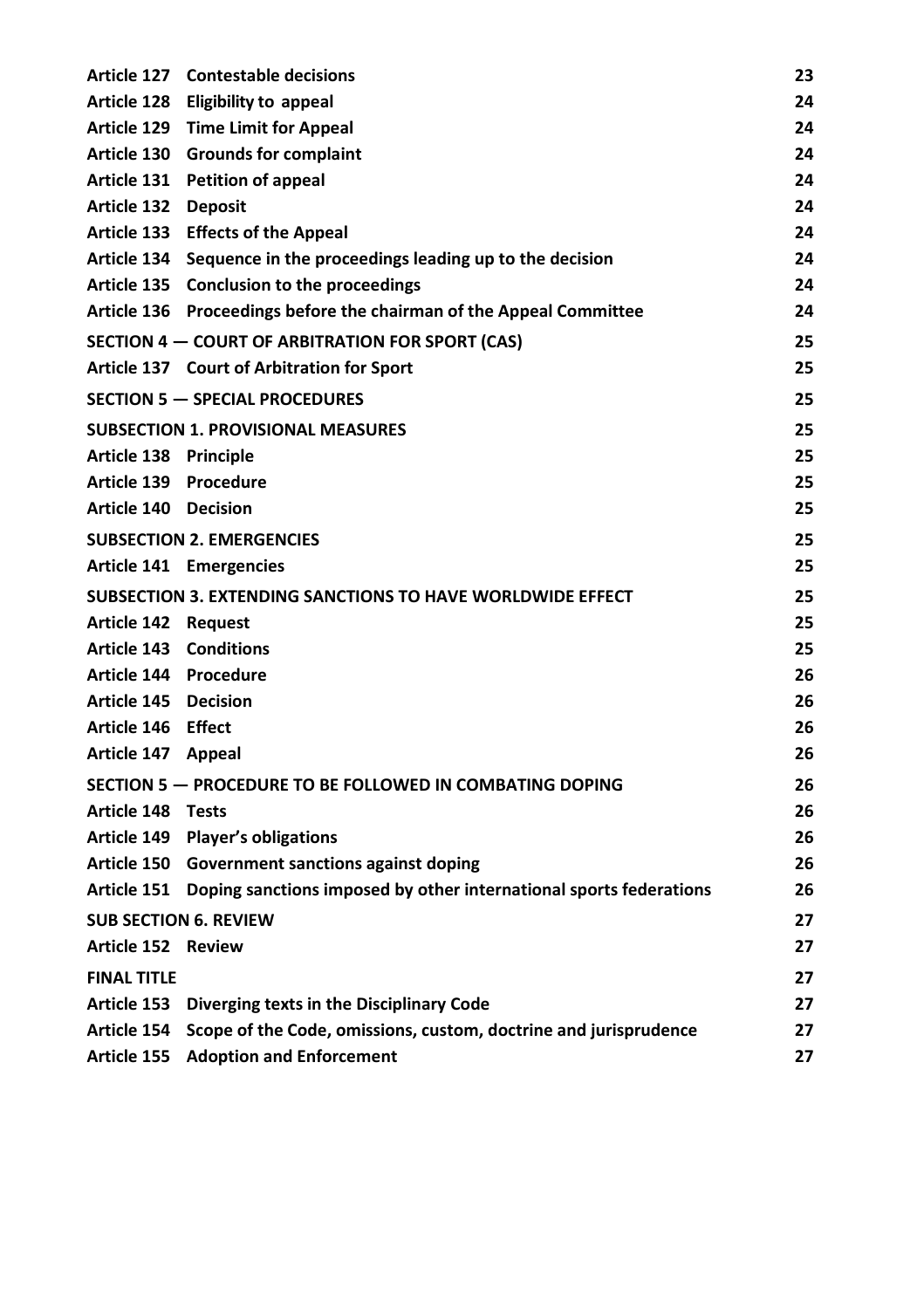## **PRELIMINARY TITLE**

#### <span id="page-7-1"></span><span id="page-7-0"></span>**Article 1 Object**

This code describes infringements of the rules in OFC regulations, determines the sanctions incurred, regulates the organisation and function of the bodies responsible for taking decisions and the procedures to be followed before these bodies.

#### <span id="page-7-2"></span>**Article 2 Scope of application**

This code applies to every match and competition organised by OFC.

Beyond this scope, it also applies if a match official is harmed and, more generally, if the statutory objectives of OFC are breached, especially with regard to forgery, corruption and doping. It also applies to any breach of OFC regulations that does not fall under the jurisdiction of any other body.

#### <span id="page-7-3"></span>**Article 3 Scope of application: Natural and Legal persons**

The following are subject to this code:

- a) member associations;
- b) members of these associations, in particular the clubs;
- c) officials;
- d) players;
- e) match officials;
- f) anyone with an authorisation from OFC, in particular with regard to a match, competition or other event organised by OFC;
- g) spectators.

#### <span id="page-7-4"></span>**Article 4 Scope of Application: Time**

1. This code applies to facts that have arisen after it has come into force. It also applies to previous facts if it is more favourable for the perpetrator of the facts and if the judicial bodies of OFC are deciding on these facts after the code has come into force.

#### <span id="page-7-5"></span>**Article 5 Definitions**

- 1. Post-match: the time between the final whistle from the referee and the team's departure from the confines of the stadium.
- 2. Pre-match: the time between the teams' arrival in the confines of the stadium and the whistle for kick-off from the referee.
- 3. International match: a match between two teams belonging to different Member Associations (two clubs, one club and one representative team or two representative teams).
- 4. Friendly match: a match organised by a football organisation, club or other person between teams chosen for the occasion and possibly belonging to different Member Associations of the OFC; the score has effect only on the match or competition in question and, in the case of national teams, on the FIFA rankings.
- 5. Official match: a match organised under the auspices of a football organisation for all of the teams or clubs and possibly belonging to different Member Associations of the OFC; the score has an effect on the rights of participation in other competitions unless the regulations in question stipulate otherwise.
- 6. Official: anyone, with the exception of players, performing an activity connected with football at a Member Association or club, regardless of his title, the type of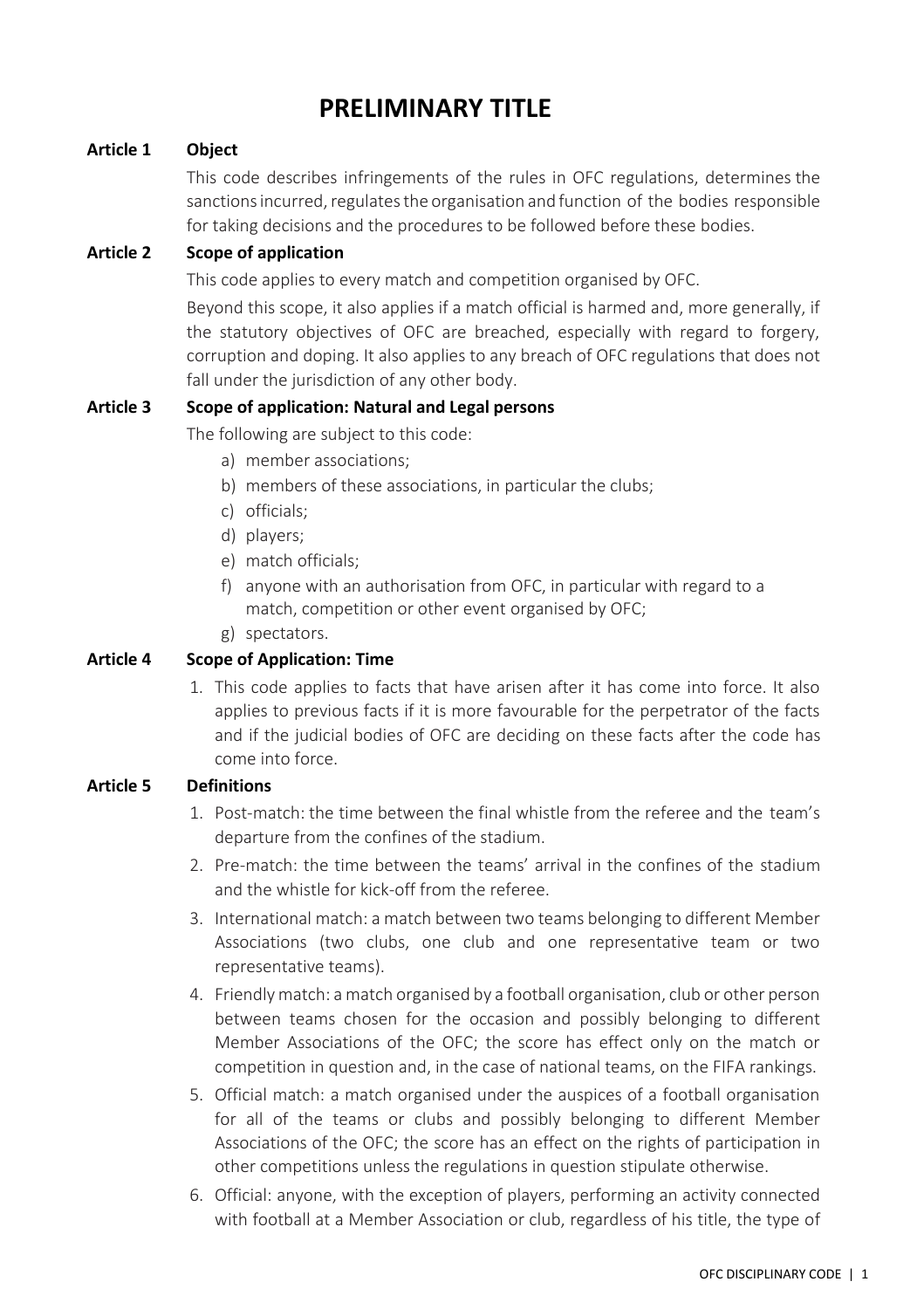activity (administrative, sporting or any other) and the duration of the activity; in particular, managers, coaches, medical and support staff are officials.

- 7. Match official: the referee, assistant referees, fourth official, match commissioner, referee inspector, the security officer, and any other persons appointed by OFC to assume responsibility in connection with a match.
- 8. OFC regulations: the Statutes, rules, regulations, directives, instructions and circulars of OFC.
- 9. FIFA regulations: the Statutes, regulations, directives and circulars of FIFA as well as the Laws of the Game issued by the International Football Association Board.

#### <span id="page-8-0"></span>**Article 6 Gender**

Theprovisionsofthiscodeapplytothemaleandfemalegender,regardless ofthe choice ofwords and expressions.Any termin the singular appliesto the plural and vice-versa.

#### <span id="page-8-2"></span><span id="page-8-1"></span>**Article 7 Member Associations' Disciplinary Regulations**

Member Associations are required to adapt their provisions to this code so as to harmonise disciplinary regulations.

## **FIRST TITLE — MATERIAL LAW**

#### <span id="page-8-3"></span>**CHAPTER I. GENERAL PART**

#### <span id="page-8-4"></span>**SECTION 1 — CONDITIONS FOR SANCTIONS**

#### <span id="page-8-5"></span>**Article 8 Culpability**

- 1. Unless otherwise specified, infringements are punishable regardless of whether they have been committed deliberately ornegligently.
- 2. Exceptionally, a match may have to be played without spectators or on neutral territory, or a certain stadium may be banned purely for safety reasons, without an infringement having been committed.

#### <span id="page-8-6"></span>**Article 9 Acts amounting to attempt**

- 1. Acts amounting to attempt are also punishable.
- 2. In the case of acts amounting to attempt, the body may reduce the sanction envisaged for the actual infringement accordingly. It will determine the extent of mitigation as it sees fit; it shall not go below the general lower limit of the fine (cf. Art. 16, par.2).

#### <span id="page-8-7"></span>**Article 10 Involvement**

- 1. Anyone who knowingly takes part in committing an infringement, either as instigator or accomplice, is also punishable.
- 2. The judicial bodies shall take into account the degree of guilt of the party involved by reducing, increasing or modifying the sanction as it sees fit. It shall not go below the general lower limit of the fine (cf. Art. 16, par.2).

#### <span id="page-8-8"></span>**SECTION 2 — VARIOUS SANCTIONS**

#### <span id="page-8-9"></span>**Article 11 Sanctions common to natural and legal persons**

Both natural and legal persons are punishable by the following sanctions:

- a) warning;
- b) reprimand;
- c) fine;
- d) return of awards.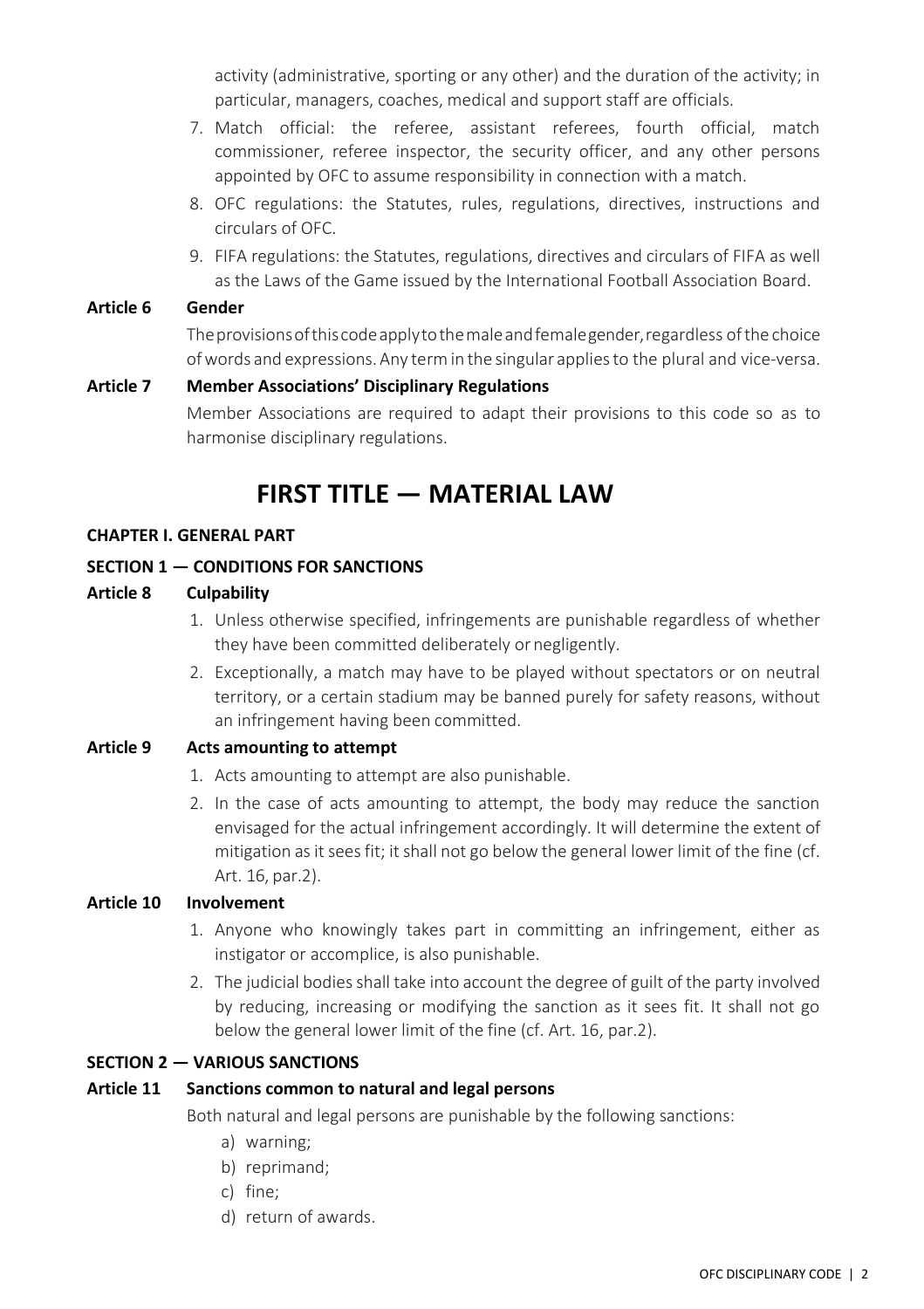#### <span id="page-9-0"></span>**Article 12 Sanctions applicable to natural persons**

The following sanctions are applicable only to natural persons:

- a) caution;
- b) expulsion;
- c) match suspension;
- d) ban from the dressing rooms and/or the substitutes' bench;
- e) ban from entering a stadium;
- f) ban on taking part in any football related activity.

#### <span id="page-9-1"></span>**Article 13 Sanctions applicable to legal persons**

The following sanctions are applicable only to legal persons:

- a) playing a match without spectators;
- b) playing a match on neutral territory;
- c) ban on playing in a particular stadium;
- d) annulment of the result of a match;
- e) exclusion;
- f) deduction of points;
- g) forfeiture.
- h) transfer ban;
- i) demotion and/or relegation to the next lower division;

#### <span id="page-9-2"></span>**Article 14 Warning**

A warning is a reminder of the substance of a disciplinary rule allied with the threat of a sanction in the event of a further infringement.

#### <span id="page-9-3"></span>**Article 15 Reprimand**

A reprimand is an official written pronouncement of disapproval sent to the perpetrator of an infringement.

#### <span id="page-9-4"></span>**Article 16 Fine**

- 1. The fine is issued in NZ Dollars (NZD). It shall be paid in the same currency.
- 2. The fine shall not be less than NZD300, or in the case of a competition subject to an age limit not less than NZD200, and not more than NZD1,000,000.
- 3. The body that pronounces the sanction decides the terms and time limits for payment. If the fine is added to a match suspension, it shall be paid before the suspension has ended.
- 4. Member Associations are jointly liable for fines imposed on national team players and officials. The same appliesto clubsin respect of their players and officials. The fact that a natural person has left a club or national association does not cancel out joint liability.

#### <span id="page-9-5"></span>**Article 17 Return of awards**

- 1. The person required to return an award shall return all of the benefits received, in particular sums of money and symbolic objects (medal, trophy, etc.).
- 2. The money received shall always be returned in full. The body pronouncing the sanction decides any interest that may be due as it sees fit.

#### <span id="page-9-6"></span>**Article 18 Caution**

1. A caution (yellow card) is a warning from the referee to a player during a match to sanction unsporting behaviour of a less serious nature (cf. Law 12 of the Laws of the Game).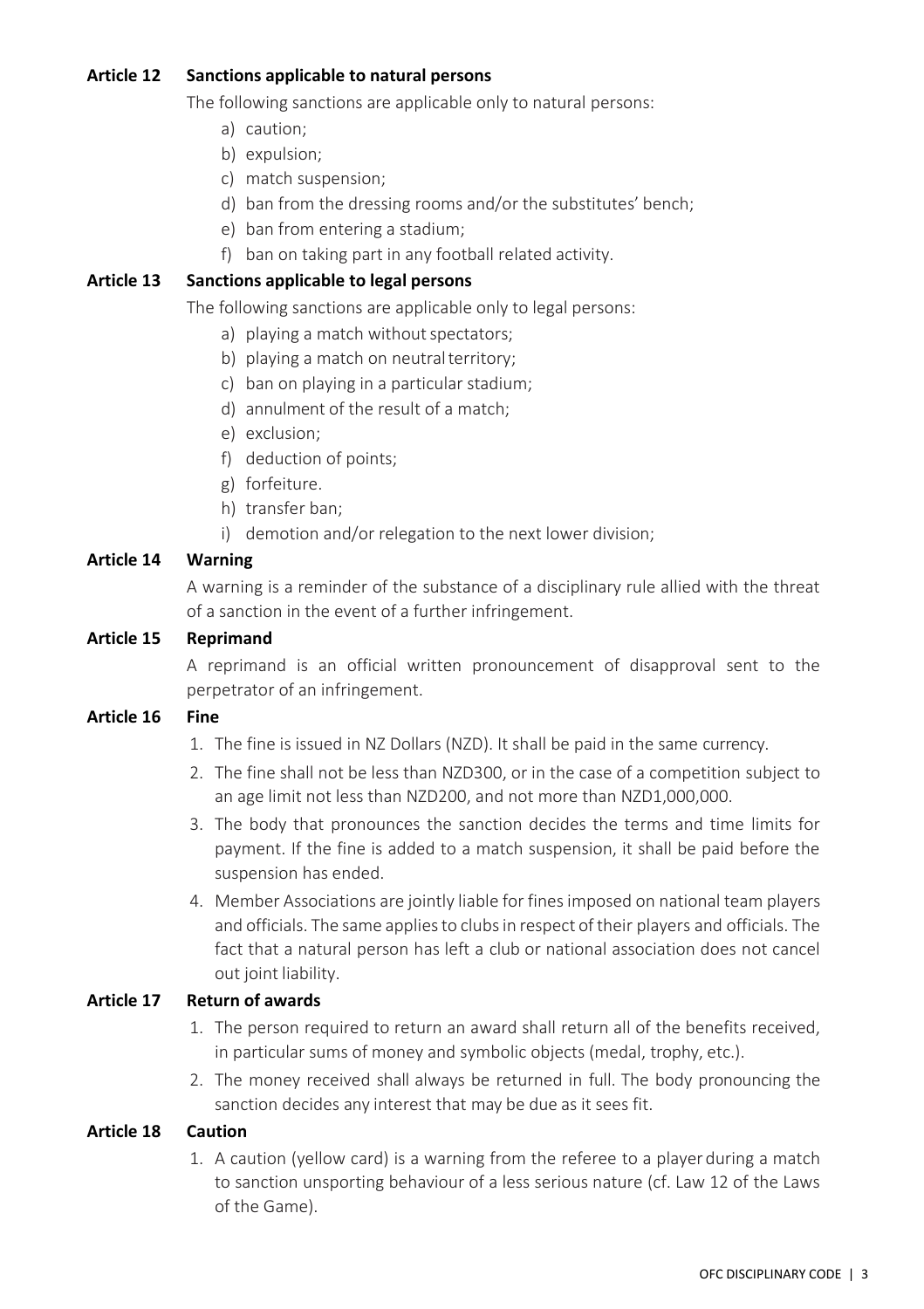- 2. Two cautions received during the same match incur an expulsion (indirect red card, cf. Art. 53 g) and, consequently, automatic suspension from the next match (cf. Art.19 par. 4). The two cautions that incurred the red card are rescinded.
- 3. If a player receives a caution in two separate matches of the same OFC competition, he is automatically suspended from the next match in that competition. The Disciplinary and Ethics Committee may exceptionally depart from or amend this rule before the start of a particular competition. Any such decision reached by the Disciplinary and Ethics Committee isfinal.
- 4. If an abandoned match isto be replayed, any caution issued during the abandoned match shall be annulled. If the match is not to be replayed, the cautions received by the team responsible for causing the match to be abandoned are upheld; if both teams are responsible, all of the cautions are upheld.
- 5. If a player is guilty of serious unsporting behaviour as defined in Law 12 of the Laws of the Game and is sent off (direct red card), any other caution he has previously received in the same match isupheld.

#### <span id="page-10-0"></span>**Article 19 Expulsion**

- 1. An expulsion is the order given by the referee to someone to leave the field of play and its surroundings, including the substitutes'bench, during a match. The person who has been sent off may be allowed into the stands unless he is serving a stadium ban.
- 2. Expulsion takes the form of a red card for players. The red card is regarded as direct if it sanctions serious unsporting behaviour as defined by Law12 ofthe Laws of the Game; it is regarded as indirect if it is the result of an accumulation of two yellow cards (cf. Art. 18, par. 2).
- 3. An official who has been sent off may give instructions to the person replacing him on the substitutes' bench. He shall, however, ensure that he does not disturb the spectators or disrupt the flow of play.
- 4. An expulsion automatically incurs suspension from the subsequent match, even if imposed in a match that is later abandoned and/or cancelled and/or forfeited. The Disciplinary and Ethics Committee may extend the duration of the suspension.

#### <span id="page-10-1"></span>**Article 20 Match suspension**

- 1. A suspension from a match is a ban on taking partin a future match or competition or to attend it in the area immediately surrounding the field of play.
- 2. The player who has been suspended shall not be included on the players' list for the match.
- 3. The suspension isimposed in terms ofmatches, days or months. Unless otherwise specified, it may not exceed twenty-four (24) matches or two (2) years.
- 4. If the suspension is to be served in terms of matches, only those matches actually played count towards execution of the suspension. If a match is abandoned, cancelled or finally forfeited (except of violation of art 73), suspension is only considered to have been served if the team to which the suspended player belongs is not responsible for the facts that led to abandonment, cancellation or forfeiture of thematch.
- 5. A match suspension is regarded as no longer pending if a match is retroactively forfeited because a player took part in a match despite being ineligible (art. 73).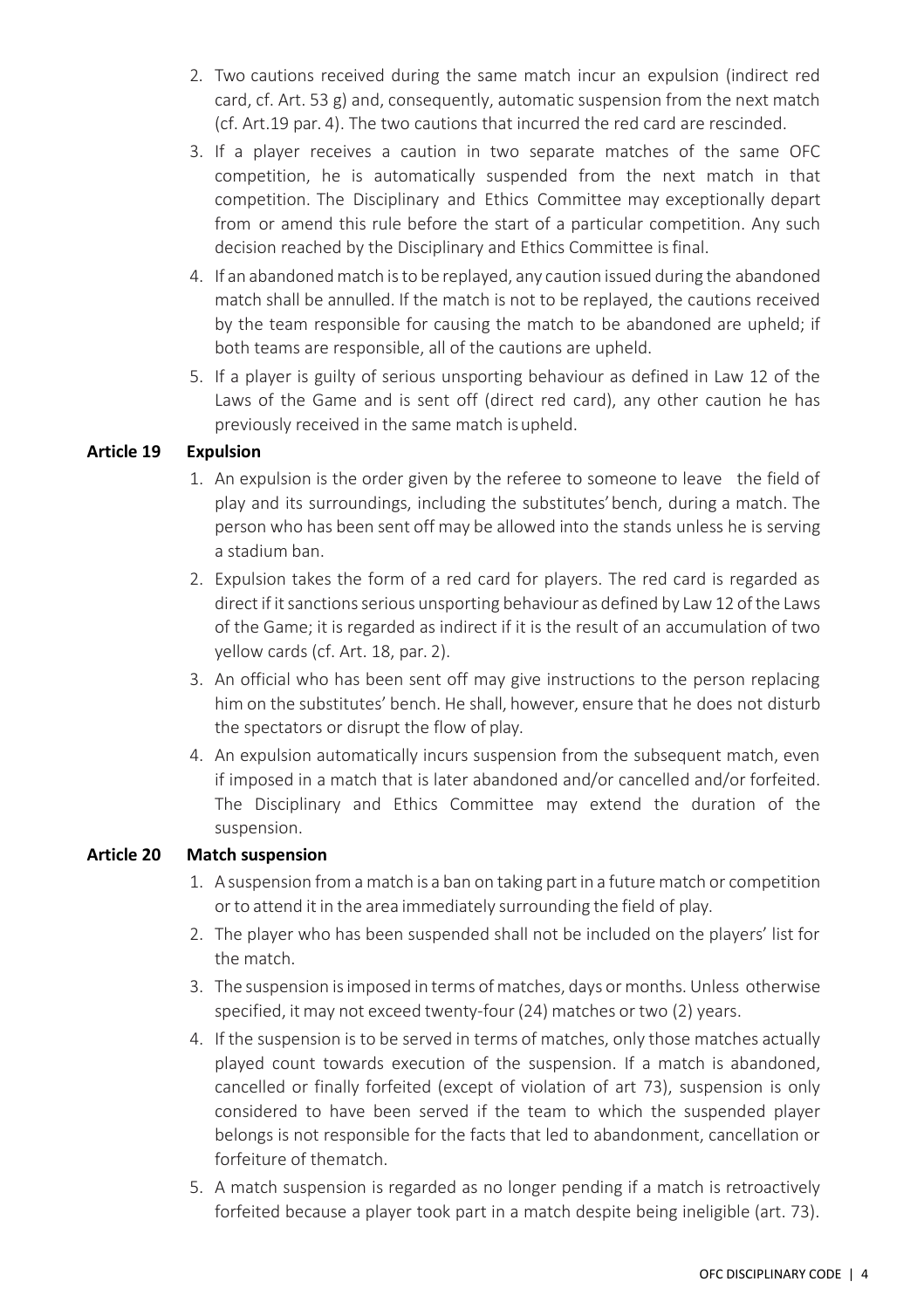This also applies to the match suspension imposed on the player who took part in the match despite being ineligible.

6. If a suspension is combined with a fine, it is prolonged until the fine has been paid in full.

#### <span id="page-11-0"></span>**Article 21 Ban from dressing rooms and/or substitutes' benches**

A ban from dressing rooms and/or substitutes' benches deprives someone of the right to enter teams' dressing rooms and/or the area immediately surrounding the field of play, and in particular to sit on the substitutes' bench.

#### <span id="page-11-1"></span>**Article 22 Stadium ban**

A stadium ban prohibits someone from entering the confines of one or several stadium.

#### <span id="page-11-2"></span>**Article 23 Ban on performing any football related activity**

A person may be banned from performing any kind of football related activity (administrative, sports or any other).

#### <span id="page-11-3"></span>**Article 24 Transfer Ban**

A transfer ban prevents a club from signing any player during the period in question.

#### <span id="page-11-4"></span>**Article 25 Playing a match without spectators**

The obligation to play a match behind closed doors requires Member Associations and clubs to have a certain match played without spectators.

#### <span id="page-11-5"></span>**Article 26 Playing on neutral ground**

The obligation to play a match on neutral ground requires Member Associations and clubsto have a certain match played in another country or in a different region of the same country.

#### <span id="page-11-6"></span>**Article 27 Ban on playing in a particular stadium**

A ban on playing in a certain stadium deprives Member Associationsand clubs of the right to have their teams play in a certainstadium.

#### <span id="page-11-7"></span>**Article 28 Annulment of the result of a match**

The result of a match is annulled if the result reached on the field of play is disregarded.

#### <span id="page-11-8"></span>**Article 29 Exclusion**

Exclusion isthe deprivation of the right of Member Associations and clubs from taking part in a current and/or future competition.

#### <span id="page-11-9"></span>**Article 30 Demotion and/or Relegation to the next lower division**

A club may be demoted to the next lower division.

#### <span id="page-11-10"></span>**Article 31 Deduction of points**

A national team or club may have points deducted from those already attained in any current OFC tournament.

- <span id="page-11-11"></span>**Article 32A Forfeit**
	- 1. Teams sanctioned with a forfeit are considered to have lost the match by 0-3.
	- 2. If the goal difference is greater than three, the higher score is upheld.

#### <span id="page-11-12"></span>**Article 32B Replay of a Match**

A match may be replayed if it could not take place or could not be played in full for reasons other than force majeure, but due to the behaviour of a team or behaviour for which an association or a club isliable.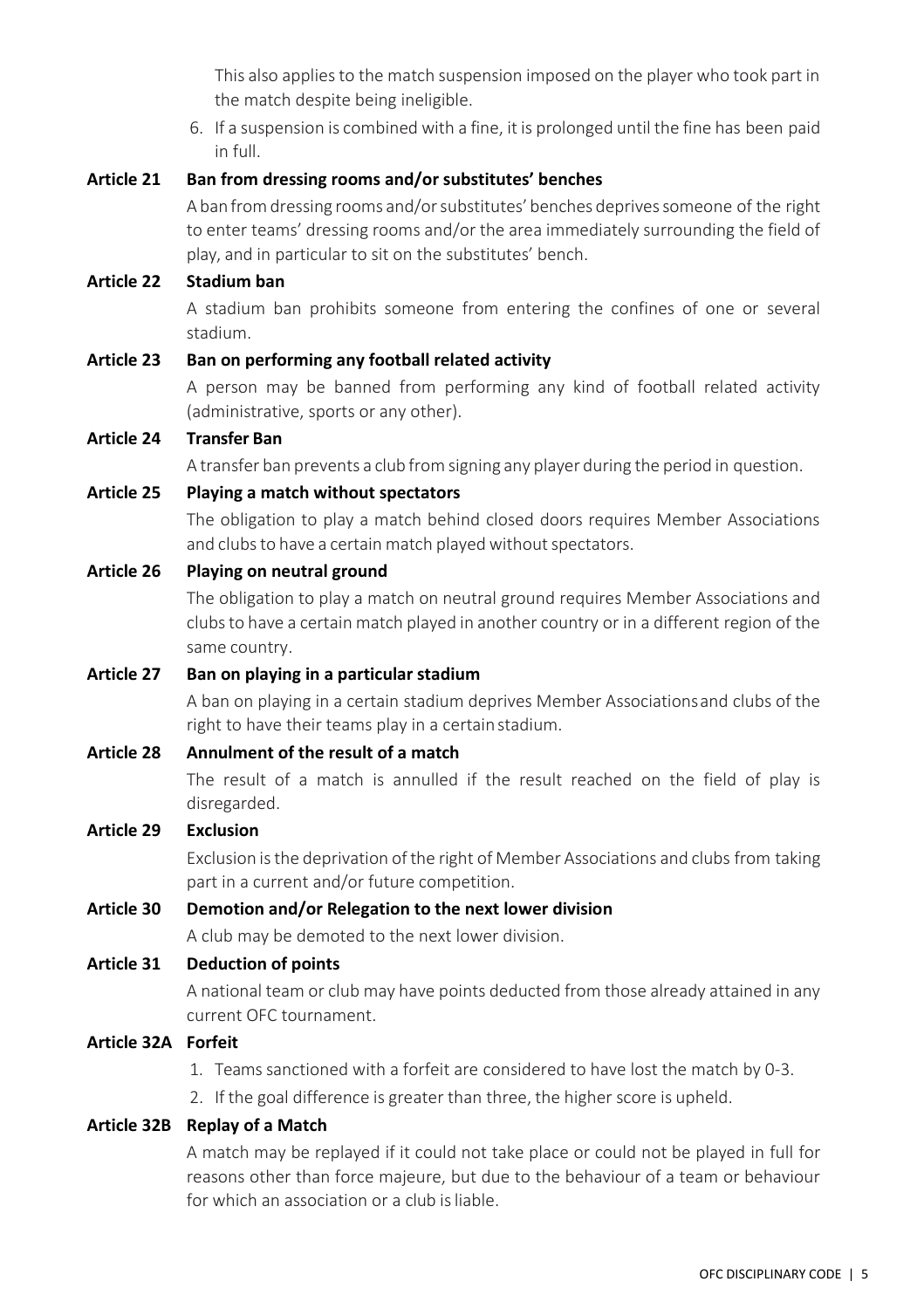#### <span id="page-12-0"></span>**SECTION 3 — COMMON RULES**

#### <span id="page-12-1"></span>**Article 33 Combined sanctions**

- 1. Unless otherwise specified, the sanctions provided for in the general and special parts of this code may be combined.
- 2. In less serious cases, the body may only pronounce a reduced sanction or a caution or a reprimand.

#### <span id="page-12-2"></span>**Article 34 Partial suspension of implementation of the sanction**

- 1. The body that pronounces a match suspension (cf. Art. 20), a ban on access to dressing rooms and/or the substitutes' bench (cf. Art. 21) or a ban on playing in a certain stadium (cf. Art. 27) shall examine whether it is possible to suspend the implementation of the sanctionpartially.
- 2. Partialsuspensionispermissibleonlyifthedurationofthesanctiondoes not exceed six (6) matches or six (6) months and if the circumstances generally allow it, in particular the previous record of the person sanctioned.
- 3. The body shall decide which part of the sanction may be suspended. In any case, half of the sanction is definite.
- 4. By suspending implementation of the sanction, the body subjects the person sanctioned to a probationary period of from six (6) matches to two (2) years.
- 5. If the person benefiting from a suspended sanction commits another infringement during the probationary period, the suspension is automatically revoked and the sanction applied; it is added to the sanction pronounced for the new infringement.

#### <span id="page-12-3"></span>**Article 35 Time sanctions: calculation of time limit**

Rest periods during or between seasons are included in the duration of time sanctions.

#### <span id="page-12-4"></span>**Article 36 Limitation period of sanctions**

- 1. The limitation period for sanctions is five years.
- 2. The limitation period begins on the day on which the decision comes into force.

#### <span id="page-12-5"></span>**Article 37 Centralisation of sanctions**

- 1. Records of cautions, expulsions and match suspensions are stored in the central system of OFC. The Disciplinary and Ethics Committee secretariat confirms them in writing to the Member Association or club concerned or, in the case of final competitions, to the head of the delegation concerned.
- 2. This communication serves only as confirmation: sanctions (cautions, expulsions, automatic match suspensions) have an immediate effect on subsequent matches even if the letter of confirmation reaches the Member Association, club or head of delegation concerned later.

#### <span id="page-12-6"></span>**SECTION 4 — CARRYING OVER AND CANCELLING CAUTIONS AND MATCH SUSPENSIONS**

#### <span id="page-12-7"></span>**Article 38 Carrying over cautions**

- 1. Cautions received during one competition are not carried over to another competition.
- 2. They are, however, carried over from one round to the next in the same competition. The Disciplinary and Ethics Committee may exceptionally depart from this rule before the start of a particular competition. This provision is subject to Art. 39.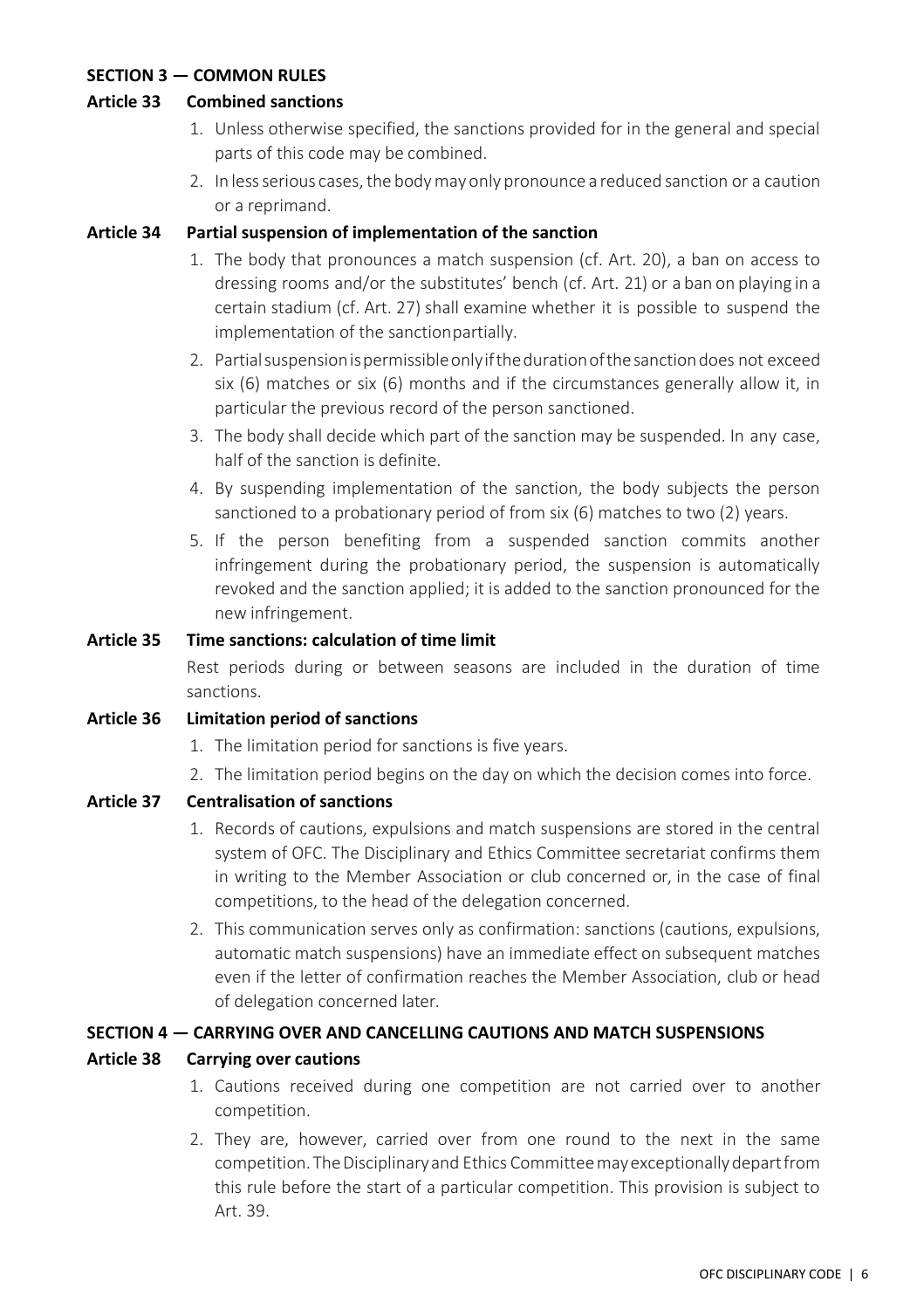#### <span id="page-13-0"></span>**Article 39 Cancellation of cautions**

- 1. At the request of a member association, the Disciplinary and Ethics Committee may cancel cautions that have not resulted in a match suspension so asto restore the balance among several teams that have not played the same number of matches during the first round of a competition, or in other exceptional circumstances.
- 2. In any case, the Disciplinary and Ethics Committee may do this only once in any competition.
- 3. The Disciplinary and Ethics Committee's decision is final.

#### <span id="page-13-1"></span>**Article 40 Carrying over match suspensions**

- 1. As a general rule, every suspension (of players and other persons) is carried over from one round to the next in the same competition.
- 2. Match suspensions resulting from several cautions issued to a player in different matches of the same competition are never carried over to another competition.
- 3. Match suspensions in relation to an expulsion pronounced on a player outside of a competition (separate match[es]) or not served during the competition for which they were intended (elimination or the last match in the competition) are carried over as follows:
	- a) OFC competitions for national teams (including age-group competition) shall be carried over to the national team's subsequent official match.
	- b) OFC club competitions shall be carried over to the club's subsequent official match in an OFC competition.
	- c) Friendly matches shall be carried over to the national team's subsequent friendly match.

#### <span id="page-13-2"></span>**SECTION 5 — DETERMINING THE SANCTION**

#### <span id="page-13-3"></span>**Article 41 General rule**

- 1. The body pronouncing the sanction decides the scope and duration of it.
- 2. Sanctions may be limited to one or more certain categories of match and competition.
- 3. Unless otherwise specified, the duration of a sanction is always defined.
- 4. When deciding the sanction, the body will take account of all of the circumstances of the case, in particular the age of the person sanctioned, his record, personal situation, culpability (intentional or negligent), the reasons prompting him to commit the infringementand the degree of seriousness of the infringement.

#### <span id="page-13-4"></span>**Article 42 Repeated infringements**

- 1. Unless otherwise specified, the body shall increase the sanction to be pronounced by half (+ 50%; if this is not possible, another sanction shall be imposed in the form of a fine) if an infringement has been repeated.
- 2. The sanction may be increased by half only once whenever this provision applies.
- 3. These provisions are subject to the special rules governing repeated doping infringements.

#### <span id="page-13-5"></span>**Article 43 Infringements against match officials**

1. If the victim of an infringement is a match official, the sanction to be pronounced will be increased by half (+50%).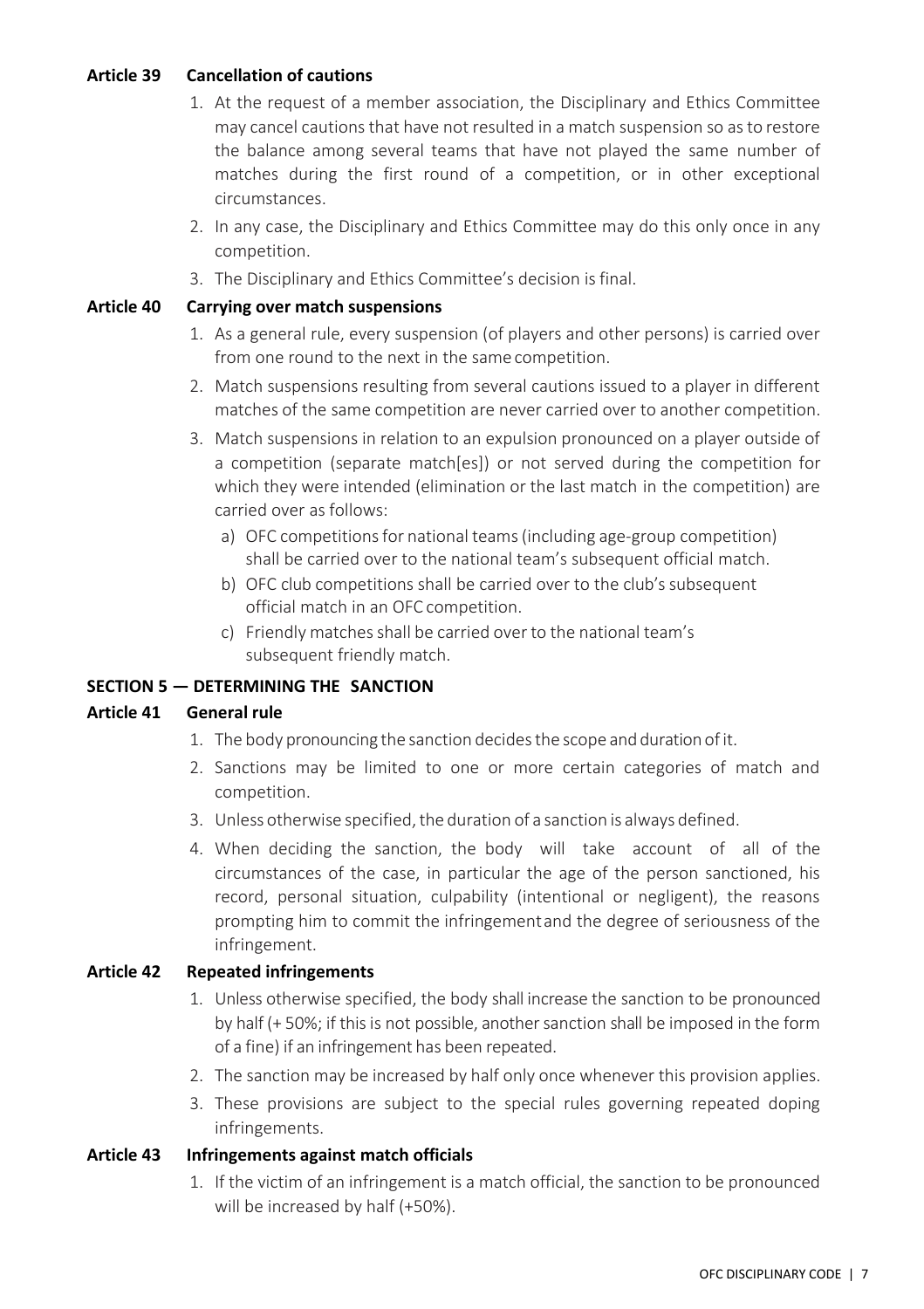2. This rule does not apply to infringements, which by definition can only be committed against match officials (cf. Art. 57 and 58).

#### <span id="page-14-0"></span>**Article 44 Concurrent infringements**

- 1. If someone incurs several fines as the result of one or several deeds, the body shall impose the fine envisaged for the most seriousinfringement and may increase it according to circumstances but not by more than half of the maximum envisaged for this infringement.
- 2. The same applies if a person incurs several time sanctions of a similar type (two (2) or more match suspensions, two (2) or more stadium bans, etc.) as the result of one or several deeds.
- 3. The body that applies par. 1 is not obliged to adhere to the general upper limit of the fine (cf. Art. 16 par. 2)

#### <span id="page-14-1"></span>**SECTION 6 — LIMITATION PERIOD ON DISCIPLINARY SANCTIONS**

#### <span id="page-14-2"></span>**Article 45 Duration**

- 1. Infringements committed during a match may no longer be prosecuted after a lapse of two (2) years. As a general rule other infringements may not be prosecuted after a lapse of ten years.
- 2. Prosecution for corruption (cf. Art. 60) is not subject to a limitation period.

#### <span id="page-14-3"></span>**Article 46 Commencement of the limitation period**

The limitation period runs as follows:

- a) from the day on which the perpetrator committed the infringement;
- b) if the infringement is recurrent, from the day on which the most recent infringement was committed;
- c) if the infringement lasted a certain period, from the day onwhich it ended.

#### <span id="page-14-4"></span>**Article 47 Interruption**

The limitation period no longer applies if the Disciplinary and Ethics Committee reaches a decision before it has expired.

#### <span id="page-14-5"></span>**CHAPTER II. SPECIAL PART**

#### <span id="page-14-6"></span>**SECTION 1 — PHYSICAL ASSAULT**

#### <span id="page-14-7"></span>**Article 48 Physical injury**

- 1. A player who deliberately assaults someone physically or damages his health will be suspended for at least four (4) matches. An official who commits such an infringement will be suspended for at least eight (8) matches.
- 2. The suspension shall be imposed at every level (local, national and international).
- 3. In any case, the body shall also impose a minimum fine of NZD\$500.

In the case of tournaments with an age limit, the fine can be reduced appropriately.

#### <span id="page-14-8"></span>**Article 49 Violence**

- 1. A player who deliberately assaults someone, but without harming him physically or damaging his health, will be suspended for at least two (2) matches. An official who commits such an infringement will be suspended for at least four (4) matches.
- 2. If a person assaults someone by spitting at him, he will be suspended for at least six (6) matches.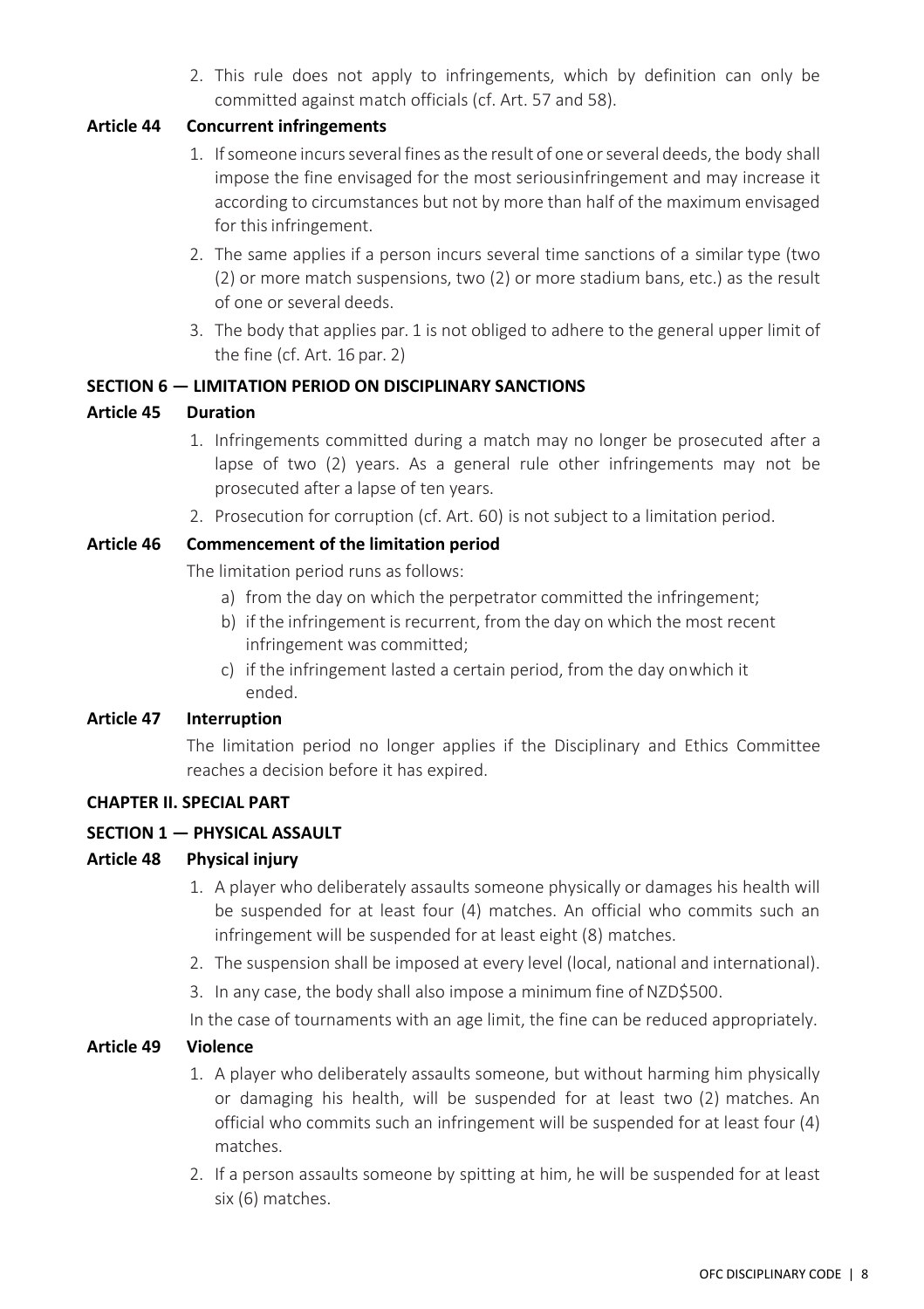3. In any case, the body shall also impose a minimum fine of NZD250. In the case of tournaments with an age limit, the fine can be reduced appropriately.

#### <span id="page-15-0"></span>**Article 50 Brawl**

- 1. Involvement in a brawl is sanctioned with a suspension for at least six (6) matches.
- 2. The scope of the suspension extends to all official international matches.
- 3. Anyone who has tried to prevent a fight, shield others or separate those involved in a brawl is not subject to punishment.

#### <span id="page-15-1"></span>**Article 51 Unidentified aggressors**

- 1. If, in the case of a group of people involved in violence, it is not possible to identify the instigator(s), the body will sanction the captain and the club or Member Association to which the aggressors belong. The person sanctioned may be reprieved by naming the guilty person(s) to the disciplinary body.
- 2. If, in the case of group violence, it is impossible to establish each participant's exact share of guilt, the Disciplinary and Ethics Committee shall consider every participantidentifiedasaperpetratoroftheinfringements committed.

#### <span id="page-15-2"></span>**SECTION 2 — INFRINGEMENTS OF THE LAWS OF THE GAME**

#### <span id="page-15-3"></span>**Article 52 Minor infringements**

A player is cautioned if he commits one of the following infringements (cf. Law 12 of the Laws of the Game and Art. 18 above):

- a) unsporting behaviour such as foul play, dangerous playor holding on to an opponent's shirt or any part of hisbody;
- b) showing disapproval of match officials by word oraction (criticizing decisions, protesting);
- c) violation of the Laws of the Game;
- d) delaying the restart of play;
- e) failing to comply with the required distance during corner kicks or free kicks;
- f) entering or re-entering the field of play without prior permission from the referee;
- g) leaving the field of play without prior permission from the referee;
- h) play acting (diving, feigning injury, etc.).

#### <span id="page-15-4"></span>**Article 53 Serious infringements**

A player is sent off if he commits one of the following infringements (cf. Law 12 of the Laws of the Game and Art. 19 above):

- a) serious foul play such as excessive or brute force;
- b) brutal action such as violent or aggressive conduct;
- c) spitting at an opponent or anyone else;
- d) denying the opposing team a goal or an obvious goalscoring opportunity by deliberately handling the ball;
- e) denying an obvious goal-scoring opportunity to an opponent moving towards the opposing goal by committing an infringement punishable by a free kick or a penalty kick;
- f) making offensive, insulting or abusive remarks;
- g) second caution during the same match (cf. Art. 18 par. 2)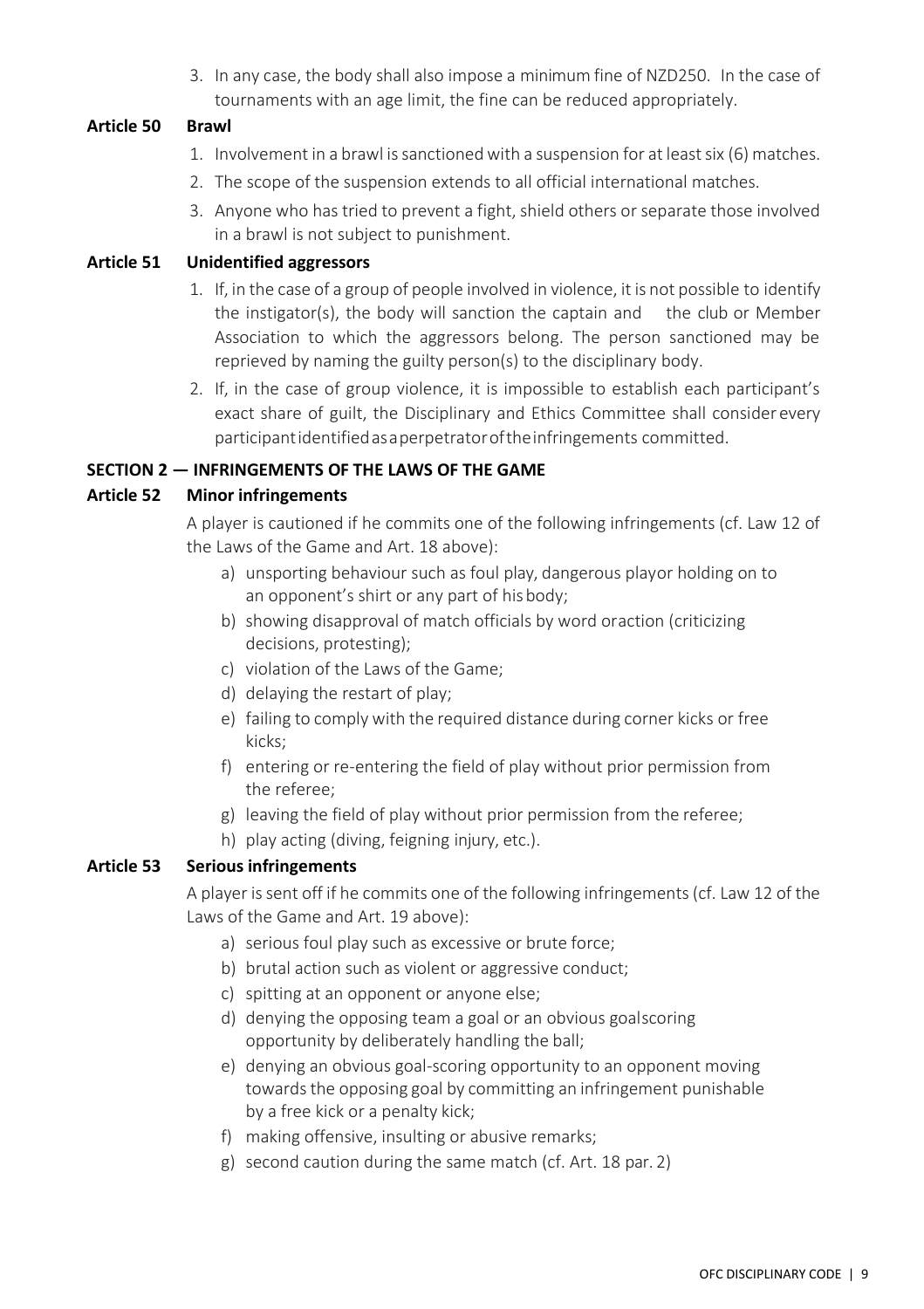#### <span id="page-16-0"></span>**Article 54 Team's Misconduct**

- 1. The following constitutes misconduct by a team and are sanctioned by a maximum fine of NZD500:
	- a) when four (4) or more players are cautioned during onematch;
	- b) when three (3) players are sent off during onematch;
	- c) when several players together make threats (cf. Art. 57) orshow force (cf. Art. 58) against a match official.
	- e) for spitting at a match official
- 2. When determining the amount of the fine, the type of competition shall be taken into account.

#### <span id="page-16-1"></span>**SECTION 3 — OFFENSIVE AND RACIST BEHAVIOUR**

#### <span id="page-16-2"></span>**Article 55 Offensive behaviour**

- 1. A player or official who insults someone in any way, especially by using offensive gestures or language, will be sanctioned with a match suspension. If the perpetrator is a player, he will be suspended from at least two (2) matches; if he is an official, he will be suspended from at least four (4) matches.
- 2. If the victim of the attack is OFC itself or one of its bodies, the duration of the suspension will be doubled (+100%); the sanction applies to all official matches at OFC level. A minimum fine of at least NZD500 shall be imposed.

#### <span id="page-16-3"></span>**Article 56 Racism**

- 1. Anyone who publicly disparages, discriminates against or denigrates someone in a defamatory manner on account of race, colour, language, religion or ethnic origin will be subject to match suspension for at least five (5) matches at every level. The body will also impose a ban on his entering the confines of any stadia and a fine of at least NZD5,000. If the perpetrator is an official, the fine will be at least NZD10,000.
- 2. Any spectator who commits such an infringement will be subject to a stadium ban for two (2) years.
- 3. If spectators display banners bearing racist slogans at a match, the body will sanction the Member Association or club, which these spectators support with a fine of at least NZD5,000 and force it to play its next official international match without spectators.

#### <span id="page-16-4"></span>**SECTION 4 — INTIMIDATION**

#### <span id="page-16-5"></span>**Article 57 Threats**

Anyone who intimidates a match official with serious threats will be sanctioned with a fine of at least NZD1,000 and a match suspension. These sanctions constitute a departure from Art. 33 in that they may not be combined with others.

#### <span id="page-16-6"></span>**Article 58 Force**

Anyone who uses violence or threats to pressure a match official into taking certain action or to hinder him in any other way from acting freely will be sanctioned with a fine of at least NZD1,000 and a match suspension. These sanctions constitute a departure from Art. 33, in that they may not be combined with others.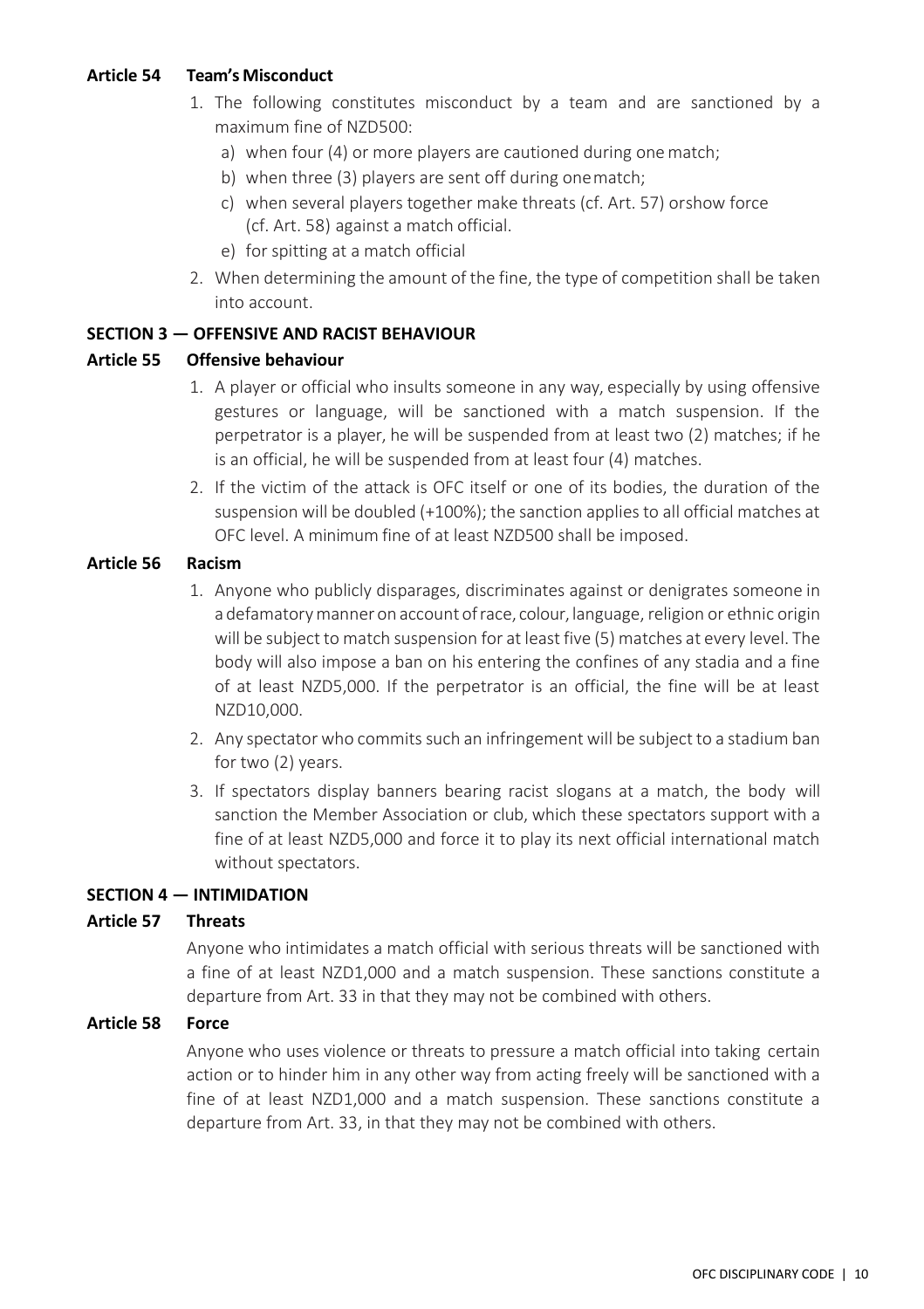#### <span id="page-17-0"></span>**SECTION 5 — FORGERY AND FALSIFICATION**

#### <span id="page-17-1"></span>**Article 59 Forgery and Falsification**

- 1. Anyone who, during any football related activity, creates a false document, forges a document, makes a false claim in a document with potentially legal repercussions or uses a forged document to deceive others will be sanctioned with a suspension for at least six (6) matches.
- 2. If the perpetrator is a player, a suspension of at least six (6) matches will be pronounced.
- 3. If the perpetrator is an official, the body will impose a ban on performing any football related activity for a period of at least twelve (12)months.
- 4. An association may be held liable for an infringement as defined in par.1 committed by one of its officials and/or players. In such a case, an expulsion from a competition may be pronounced in addition to a fine for the association.
- 5. The body may also pronounce a fine of at least NZD1,000

#### <span id="page-17-2"></span>**SECTION 6 — CORRUPTION**

#### <span id="page-17-3"></span>**Article 60 Corruption**

- 1. A player or official who offers, promises or grants an unjustified advantage to a body of OFC, a match official, a player or an official on behalf of himself or a third party in an attempt to incite it or him to violate OFC regulations will be sanctioned:
	- a) with a minimum fine of NZD5,000;
	- b) with a ban on performing any football related activity; and with a ban on entering any stadium;
- 2. Passivecorruption(soliciting,beingpromisedoracceptinganunjustified advantage) will be sanctioned in the same manner.
- 3. In serious cases and in the case of repetition, sanction b) may be imposed for life.
- 4. In any case, the body will pronounce confiscation of the assets involved in committing the infringement. These assets will be used for the football development programme.

#### <span id="page-17-4"></span>**SECTION 7 — DOPING**

#### <span id="page-17-5"></span>**Article 61 Definition**

- 1. Doping and doping offences are defined in the Doping Regulations for OFC Competitions and out of Competition.
- 2. These acts constitute doping whether detected during or out of a competition.

#### <span id="page-17-6"></span>**Article 62 Therapeutic justification**

- 1. Any player who consults a doctor and is prescribed treatment or medication for therapeutic reasons shall enquire whether the prescription contains prohibited substances or methods (cf. the list in the OFC Doping Control Regulations).
- 2. If so, the player shall request alternative treatment ormedication.
- 3. If there is no alternative treatment, the player shall obtain a medical certificate explaining the circumstances. This certificate shall be sent to the relevant OFC body within 48 hours of the medical consultation. If a match takes place during this period, the certificate shall reach the relevant body before the match begins or be produced at the doping test.

Once this time limit has passed, no medical certificate will be accepted.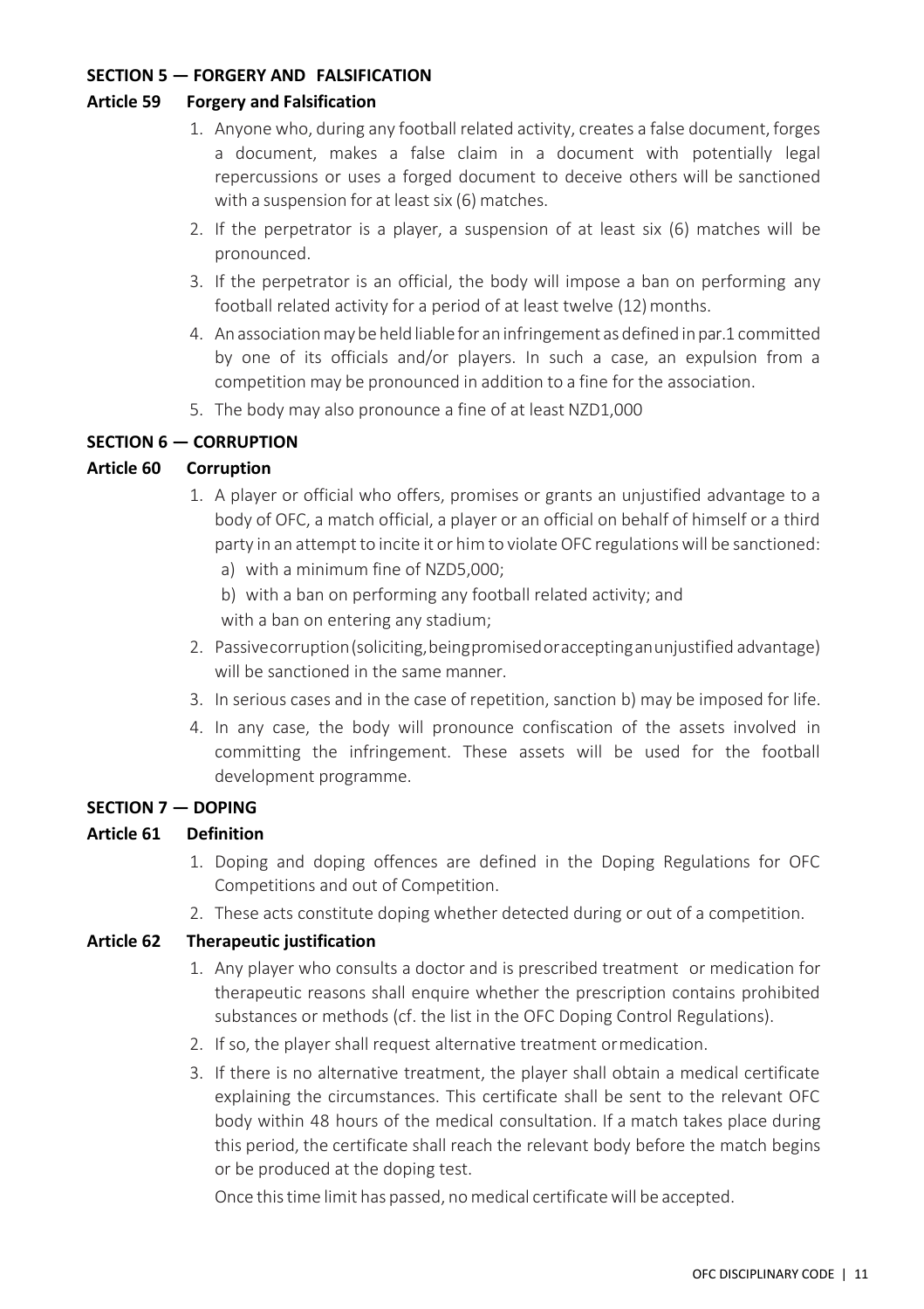- 5. The treatment will only be considered justifiable if endorsed by the relevant body of OFC.
- 6. These provisions are subject to the OFC and FIFA Doping Control Regulations.

#### <span id="page-18-0"></span>**Article 63 Sanctions**

- 1. The following sanctions will, in principle, apply to doping offences in accordance with Chapter II of the Doping Control Regulations for FIFA Competitions and Out of Competitions:
	- a) Any violation of Chapter II .1 (The presence of prohibited substance or its metabolites or markers), Chapter II .2 (Use or attempted use of a prohibited substance or prohibited method), Chapter II .3 (Refusing, or failing without compelling justification, to submit to sample collection). Chapter II .5 (Tampering or attempting to tamper with any part of a doping control test) and Chapter II .6 (Possession of prohibited substances andmethods) shall incur a two-year suspension for the first offence and a lifelong ban in the case of repetition.
	- b) If any specified substances contained in the list of prohibited substances and methods (cf. Annex A of the Doping Control Regulations for FIFA Competitions and Out of Competitions) are detected, for which proof can be produced that the specified substances were not intended to enhance sportingperformance, at least a caution shall be given for the first offence and a two year suspension in the case of repetition. A third offence shall incur a lifelong ban.
	- c) Any violation of Chapter II .7 (Trafficking in any prohibited substance or prohibited method) or Chapter II .8 (Administration of a prohibited substance or method) shall incur asuspension of at least four years. If any of the players concerned are under the age of 21, and the offence does not involve a specified substance, a lifelong ban shall be imposed on the perpetrator.
	- d) Any violation of Chapter II .4 (Failure to provide the required information on the whereabouts of players on their availability for testing) shall incur a suspension of at least three months and no more than two years.
- 2. If the suspect can prove in each individual case that he bears no significant fault or negligence the sanction may be reduced, but only by up to half of the sanction under para.1; a lifelong ban may not be reduced to less than eight years.
- 3. Ifthe suspect can prove in each individual case that he bears no fault or negligence the sanction otherwise applicable under the terms of para.1 becomes irrelevant.
- 4. If help given by the suspect leads to the exposure or proof of a doping offence by another person, the sanction may be reduced, but only by up to half of the sanction applicable under the terms of para.1; a lifelong ban may not be reduced to less than eight years.
- 5. If more than one player from the same team is sanctioned for doping offences, the team may also be sanctioned. The team may have points deducted and in a final competition the team'sresultsmay be annulled. The club or the association of the team concerned may also be subject to disciplinary sanctions.
- 6. A fine may also be imposed in all cases.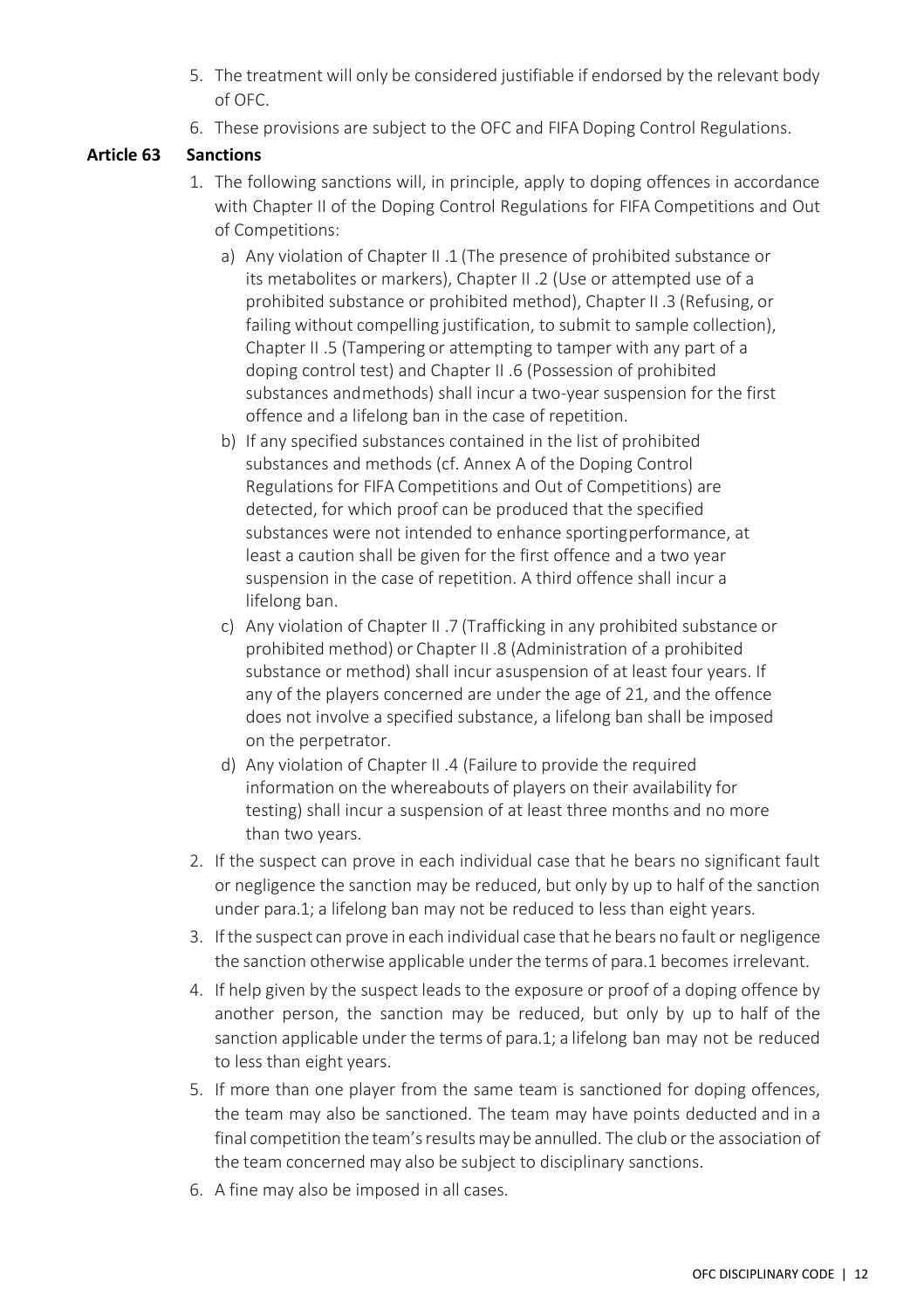#### <span id="page-19-0"></span>**Article 64 Repeat Testing**

OFC may order any player sanctioned for a doping offence to undergo further doping tests while serving a suspension.

#### <span id="page-19-1"></span>**Article 65 Procedure**

The formal and technical aspects of the doping control procedure shall comply entirely with the Doping Control Regulations for FIFA Competitions and Out of Competition.

#### <span id="page-19-2"></span>**Article 66 Player's Obligation**

- 1. Every player taking part in a competition or event organized by OFC, or in training leading up to such a competition or event, shall agree to undergo tests conducted by the relevant bodies of OFC.
- 2. He agrees to samples being taken as to detect the presence of any prohibited substances or to establish the use of any prohibited methods.

#### <span id="page-19-3"></span>**Article 67 Government sanctions against doping**

Even if a state body imposes a legal sanction for a doping offence, the legal bodies of OFC shall still review the case and decide whether to impose a sanction in line with its own regulations.

#### <span id="page-19-4"></span>**Article 68 Sanctions imposed by other international sports federations**

Any legally binding sanctions imposed by another international sports federation or national doping organization that comply with fundamental legal principles shall, in principle, automatically by adopted by OFC.

#### <span id="page-19-5"></span>**SECTION 8 — DISORDERLINESS AT MATCHES AND COMPETITIONS**

#### <span id="page-19-6"></span>**Article 69 Inciting hatred and violence**

- 1. A player or official who openly incites othersto hatred or violence during a match will be sanctioned with match suspension for not less than twelve (12) months and with a minimum fine of NZD5,000.
- 2. In serious cases, in particular when the infringement is committed using the mass media (such as the press, radio or television) or if it takes place on a match day in or around a stadium, the minimum fine will be NZD10,000.

#### <span id="page-19-7"></span>**Article 70 Provoking the general public**

Anyone who provokes the general public during a match will be suspended for two (2) matches and sanctioned with a minimum fine of NZD1,000.

#### <span id="page-19-8"></span>**Article 71 Abandonment**

- 1. If a club or representative team of a Member Association refuses to play a match or to continue playing one which it has begun, it will be sanctionedwithaminimum fine of NZD10,000 and will, in principle, forfeit the match (cf. Art.32A).
- 2. In serious cases, the team will also be disqualified from the competition in progress and may be barred from future competitions.
- 3. If a Member Association condones such an action of a club or representative team, the Member Association shall be liable for sanctions which may include suspension.

#### <span id="page-19-9"></span>**SECTION 9 — FAILURE TO RESPECT DISCIPLINARY DECISIONS**

#### <span id="page-19-10"></span>**Article 72 Payment of sums of money**

1. Anyone who fails to pay, such as a player, a coach, a club or a Member Association, a sum of money in full, even though instructed to do so by a body of OFC: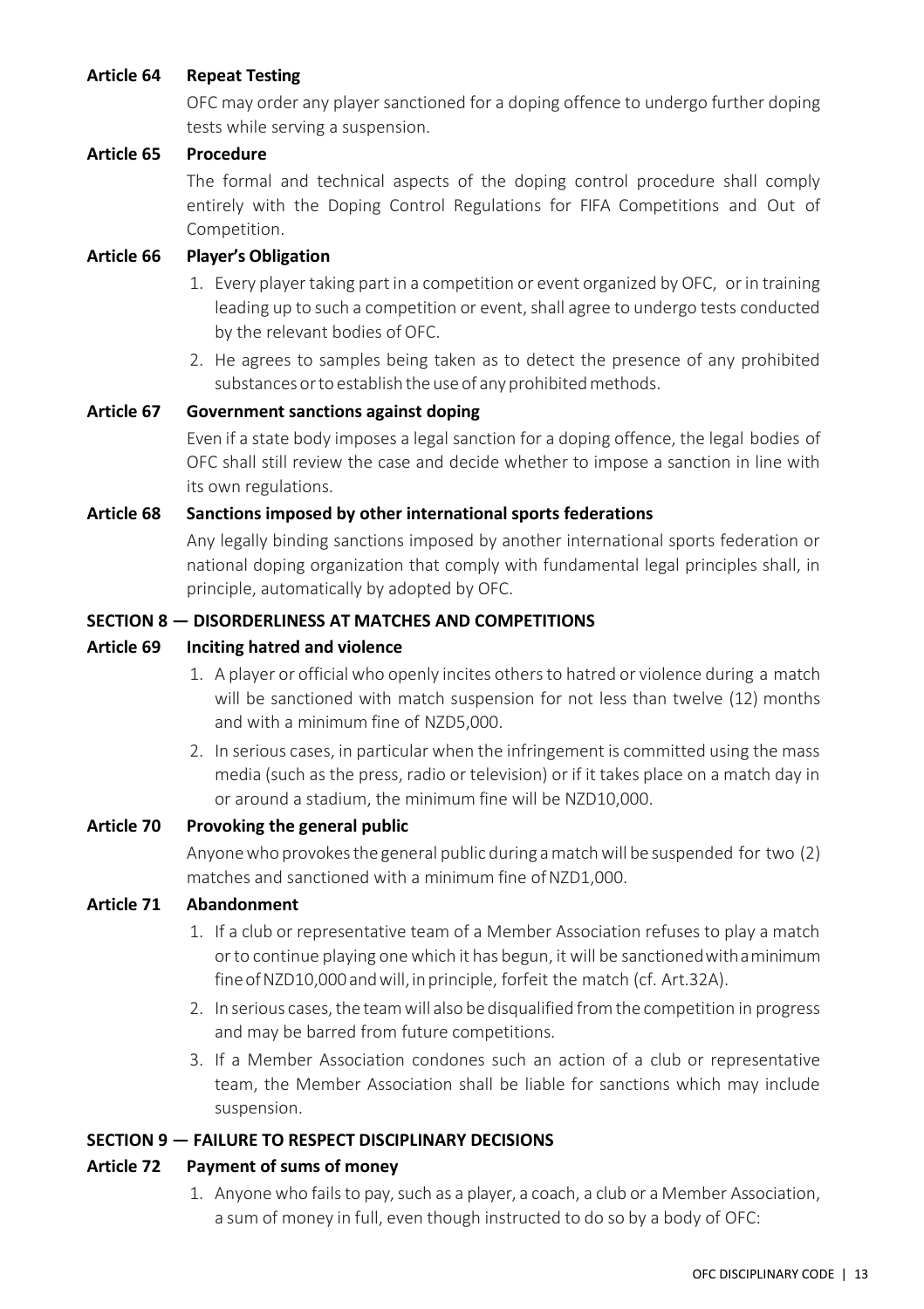- a) will be sanctioned with a minimum fine of NZD500 for failing to comply with the instructions issued by the body that imposed the payment;
- b) will be given a final time limit by the judicial bodies of OFC in which to settle the debt;
- c) if it is a club, it will be warned and threatened with deduction of points or relegation to the next lower division if it has not paid by the final time limit.
- 2. If the club disregards the final time limit, the body will request the Member Association concerned to implement the threat.
- 3. If points are deducted, they shall be proportionate to the amount owed.
- 4. A ban on any football related activity may also be imposed against natural persons.

#### <span id="page-20-0"></span>**Article 73 Ineligibility**

- 1. If a player takes part in an official match despite being ineligible, his team will be sanctioned by forfeiting the match (cf. Art. 32A) and paying a minimum fine of NZD500.
- 2. If a player takes part in a friendly match despite being ineligible, his team will be sanctioned by forfeiting the match and paying a minimum fine of NZD500.

#### <span id="page-20-1"></span>**SECTION 10 — MEMBER ASSOCIATIONS' RESPONSIBILITIES**

#### <span id="page-20-2"></span>**Article 74 Organisation of matches**

- 1. Member Associations that organise matches shall:
	- a) assess the degree of risk posed by matches and notify the OFC of those that are especially high-risk;
	- b) comply with and implement existing safety rules (OFC regulations, national laws, international agreements) and take every safety precaution demanded by circumstances before, during and after the match and if incidents occur;
	- c) ensure the safety of players and officials of the visitingteam during their stay;
	- d) keep local authorities informed and collaborate withthem actively and effectively;
	- e) ensure that law and order is maintained in the stadia and immediate surroundings and that matches are organised properly.

#### <span id="page-20-3"></span>**Article 75 Liability for spectator conduct**

- 1. The host association is liable for improper conduct among spectators, regardless of the question of culpable conduct or culpable oversight, and depending on the situation, may be fined. Further sanctions may be imposed in the case of serious disturbances.
- 2. The guest Member Association is liable for improper conduct among its own group of supporters, regardless of the question of culpable conduct or culpable oversight, and, depending on the situation, may be fined. Supporters occupying the guest sector of a stadium are regarded as the guest association's supporters, unless proven to thecontrary.
- 3. Improper conduct includes violence towards persons or objects, letting off incendiary devices, throwing missiles, displaying racist or insulting slogans in any form, or uttering racist or insulting sounds, or invading the pitch.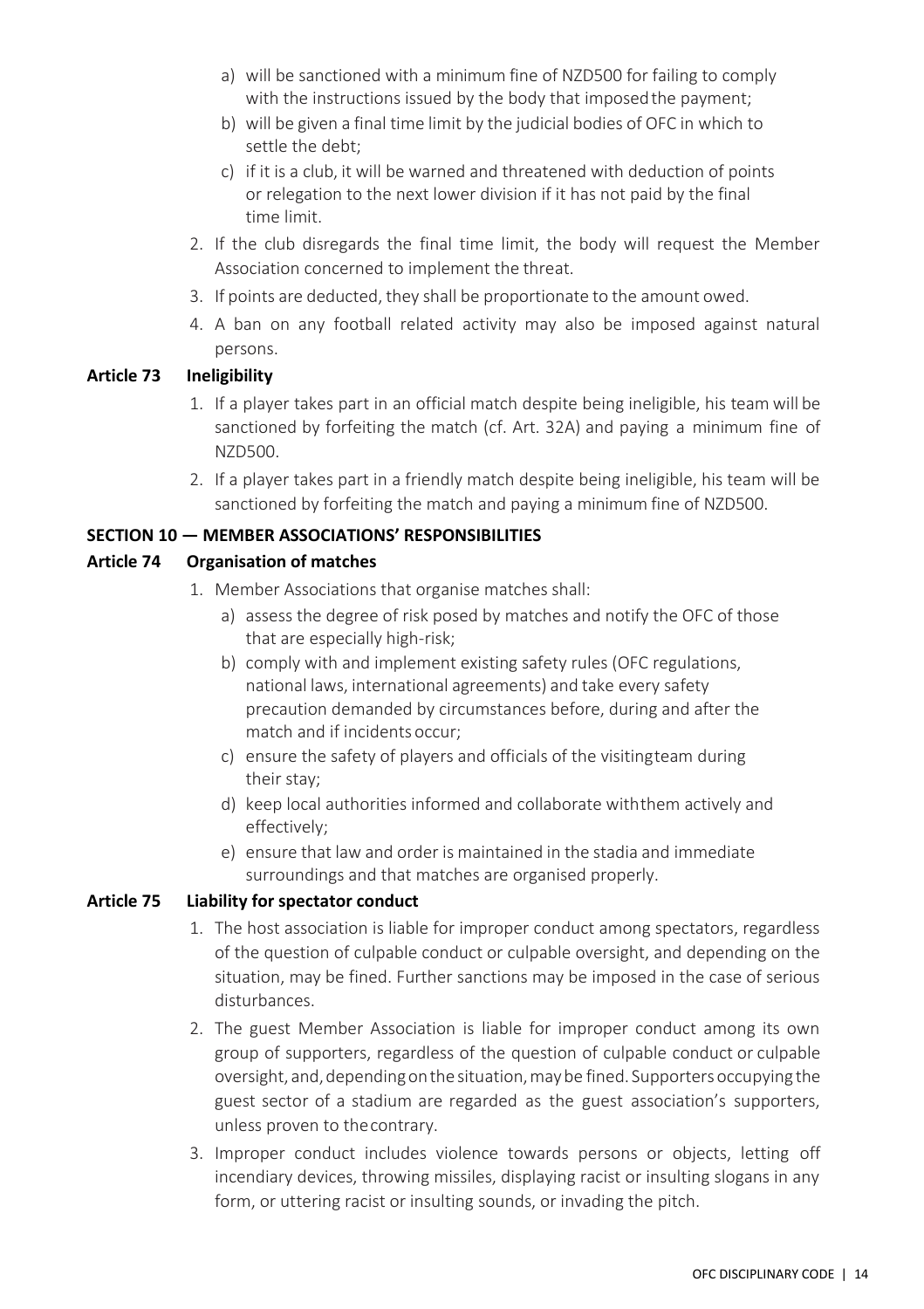4. A Member Association'sliability as described in par. 1 and 2 also includes matches played on neutral ground, especially at finalcompetitions.

#### <span id="page-21-0"></span>**Article 76 Other obligations**

Member Associations shall also:

- a) vet the age of players shown on the passports, birth certificates and school records they produce at competitions that are subject to age limits;
- b) ensure that no one isinvolved in national football management who is or has been convicted for action unworthy of such a position (especially doping, corruption, forgery etc.) duringthe past five years.

#### <span id="page-21-1"></span>**Article 77 Failure to comply**

- 1. Any Member Association that fails to comply with the obligations contained in the provisions of Section 10 shall be sanctioned with a fine.
- 2. In the case of serious infringement as set out in Art. 74 , the body may impose other sanctions, such as a stadium ban (cf. Art. 22) or ordering a team to play on neutral ground (cf. Art. 26)
- 3. The right is reserved to impose certain sanctions for safety reasons, even if no infringement has been committed (cf. Art. 8 par. 2)

#### <span id="page-21-2"></span>**SECTION 11 — MANIPULATING MATCH RESULTS**

#### <span id="page-21-3"></span>**Article 78 Manipulating match results**

Anyone who conspires to distort the result of a match in a manner incompatible with sporting ethics will be sanctioned with a match suspension and a minimum fine of NZD10,000. The body will also impose a ban on performing any football related activity; in serious cases this sanction will apply for life.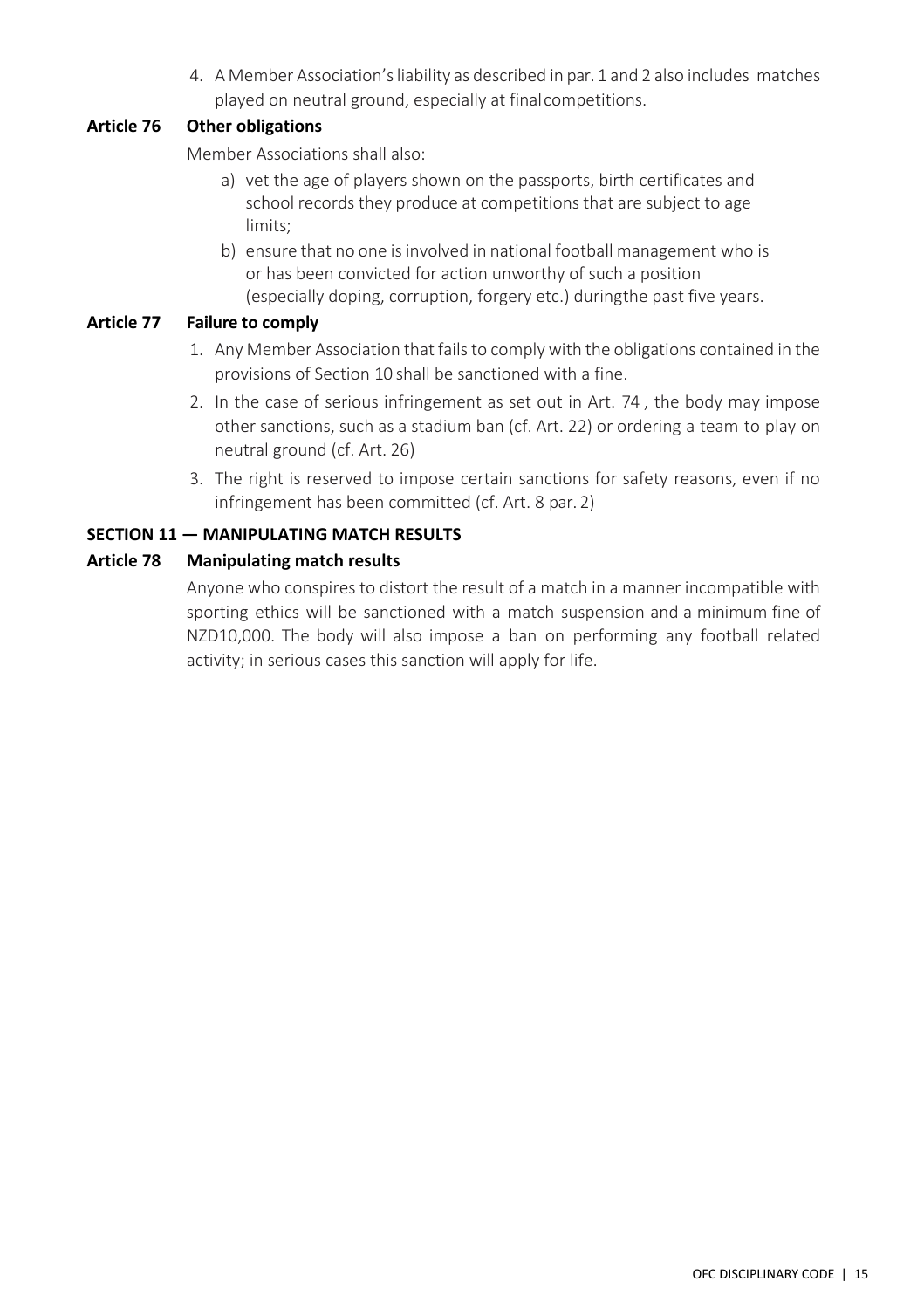## **SECOND TITLE: ORGANISATION AND PROCEDURE**

#### <span id="page-22-1"></span><span id="page-22-0"></span>**CHAPTER I. ORGANISATION**

#### <span id="page-22-2"></span>**SECTION 1 — JURISDICTION OF OFC, MEMBER ASSOCIATIONS AND OTHER ORGANISATIONS**

#### <span id="page-22-3"></span>**Article 79 General Rule**

- 1. With regard to matches and competitions not organised by OFC or FIFA, Member Associations and sports entities that organise matches for cultural, geographical, historical or otherreasons are responsible for enforcing sanctions imposed against infringements committed in their area of jurisdiction.
- 2. The judicial bodies of OFC reserve the right to sanction serious infringements of the statutory objectives of OFC, if member associations, and other sports organisations fail to prosecute the infringements committed or fail to prosecute in compliance with the fundamental principles of law.
- 3. Member associations and other sports organisations shall notify OFC of any serious infringements of the statutory objectives of OFC.

#### <span id="page-22-4"></span>**Article 80 Friendly matches between two national teams**

- 1. Any disciplinary action to be taken at friendly matches between two representative teams from different member associations is the responsibility of that member association to which the sanctioned player belongs. However, in serious cases, the Disciplinary and Ethics Committee may intervene.
- 2. The member association shall inform OFC of the sanctions enforced.
- 3. OFC ensures compliance with the sanctions by means of this code.

#### <span id="page-22-5"></span>**SECTION 2 — AUTHORITIES**

#### <span id="page-22-6"></span>**Article 81 Referee**

- 1. During matches, disciplinary decisions are taken by the referee.
- 2. These decisions are final.
- 3. In certain circumstances, the jurisdiction of the judicial bodies may apply (cf. Art. 85).

#### <span id="page-22-7"></span>**Article 82 Judicial bodies**

The judicial bodies of OFC are the Disciplinary and Ethics Committee and the Appeals Committee.

#### <span id="page-22-8"></span>**Article 83 Court of Arbitration for Sport (CAS)**

Certain decisions passed by OFC Appeals Committee may be appealed against before the Court of Arbitration for Sport (CAS).

#### <span id="page-22-9"></span>**Article 84 OFC Medical Committee**

The OFC Medical Committee, or other bodies under its supervision, carries out the doping tests, analyses of samples and examination of medical certificates.

#### <span id="page-22-10"></span>**SECTION 3 — THE DISCIPLINARY AND ETHICS COMMITTEE**

#### <span id="page-22-11"></span>**Article 85 General jurisdiction**

The Disciplinary and Ethics Committee is authorised to sanction any breach of OFC regulations, which does not come under the jurisdiction of another body.

#### <span id="page-22-12"></span>**Article. 86 Specific jurisdiction**

The Disciplinary and Ethics Committee is responsible for: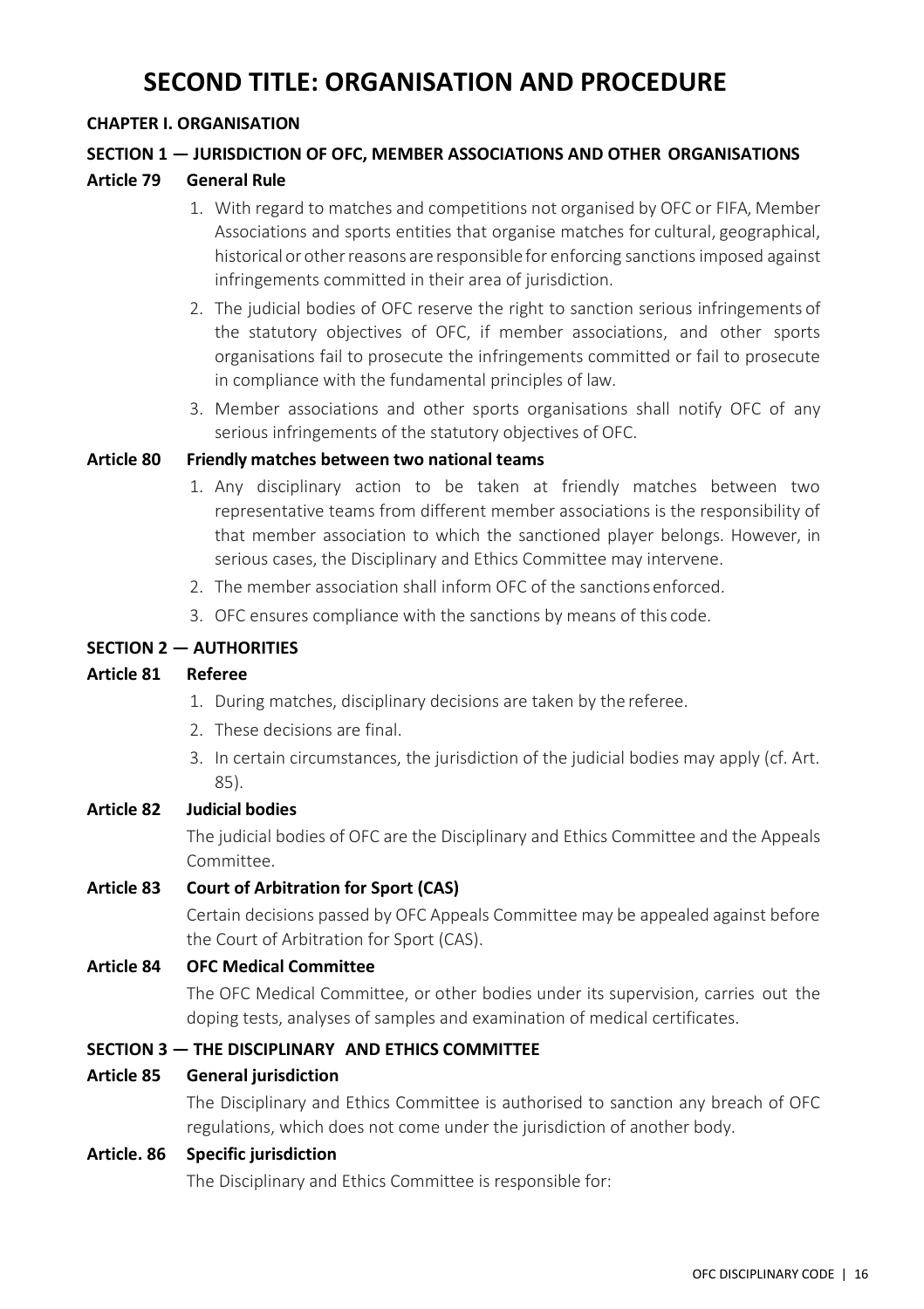- a) sanctioning serious infringements which have escapedthe match officials' attention;
- b) rectifying obvious errors in the referee's disciplinarydecisions; extending the duration of a match suspension incurred automatically by an expulsion (cf. Art. 18, par.5 and Art. 19, par. 4)
- c) pronouncing additional sanctions, such as a fine, to those imposed by the referee.

#### <span id="page-23-0"></span>**Article 87 Jurisdiction of the chairman ruling alone**

- 1. The chairman of the Disciplinary and Ethics Committee when acting under this Code may take the following decisions alone:
	- a) suspend a person for up to three matches or for up to two months;
	- b) impose a fine of up to NZD 500;
	- c) rule on a request to extend a sanction (cf. art. 142);
	- d) settle disputes arising from objections to members ofthe Disciplinary and Ethics Committee;
	- e) pronounce, alter and annul provisional measures (cf. art. 138).
- 2. If the chairman is prevented from attending and/or participating the deputy chairman replaces him. If the deputy chairman is prevented from attending and/or attending the member holding the most senior position will replace him.
- Whenever the Disciplinary and Ethics Committee meets on such occasions as a final competition, the chairman may decide to take the decisions mentioned under par. 1 for the committee.

#### <span id="page-23-1"></span>**SECTION 4 — THE APPEALS COMMITTEE**

#### <span id="page-23-2"></span>**Article 88 Jurisdiction**

The Appeals Committee is responsible for deciding appeals against any of the Disciplinary and Ethics Committee's decisions that the OFC regulations do not declare as final or referable to another body.

#### <span id="page-23-3"></span>**Article 89 Jurisdiction of the chairman ruling alone**

- 1. The chairman of the Appeal Committee may take the following decisions alone:
	- a) decide on an appeal against a decision to extend a sanction(cf. art. 147);
	- b) resolve disputes arising from objections to members ofthe Appeal Committee;
	- c) rule on appeals against provisional decisions passed bythe chairman of the Disciplinary Committee;
	- d) pronounce, alter and annul provisional measures (cf. art. 138 ).
- 2. If the chairman is prevented from attending and/or participating the deputy chairman replaces him. If the deputy chairman is prevented from attending and/or participating the member holding the most senior position will replace him
- Whenever the Appeal Committee meets on such occasions as a final competition, the chairman may decide to take the decisions mentioned under par. 1 for the committee.

#### <span id="page-23-4"></span>**SECTION 5 — COMMON RULES FOR THE JUDICIAL BODIES**

#### <span id="page-23-5"></span>**Article 90 Composition/Quorum/Meetings**

1. The OFC Statutes govern the appointment, term, the chairperson, deputy chairperson and quorum of all judicial bodies.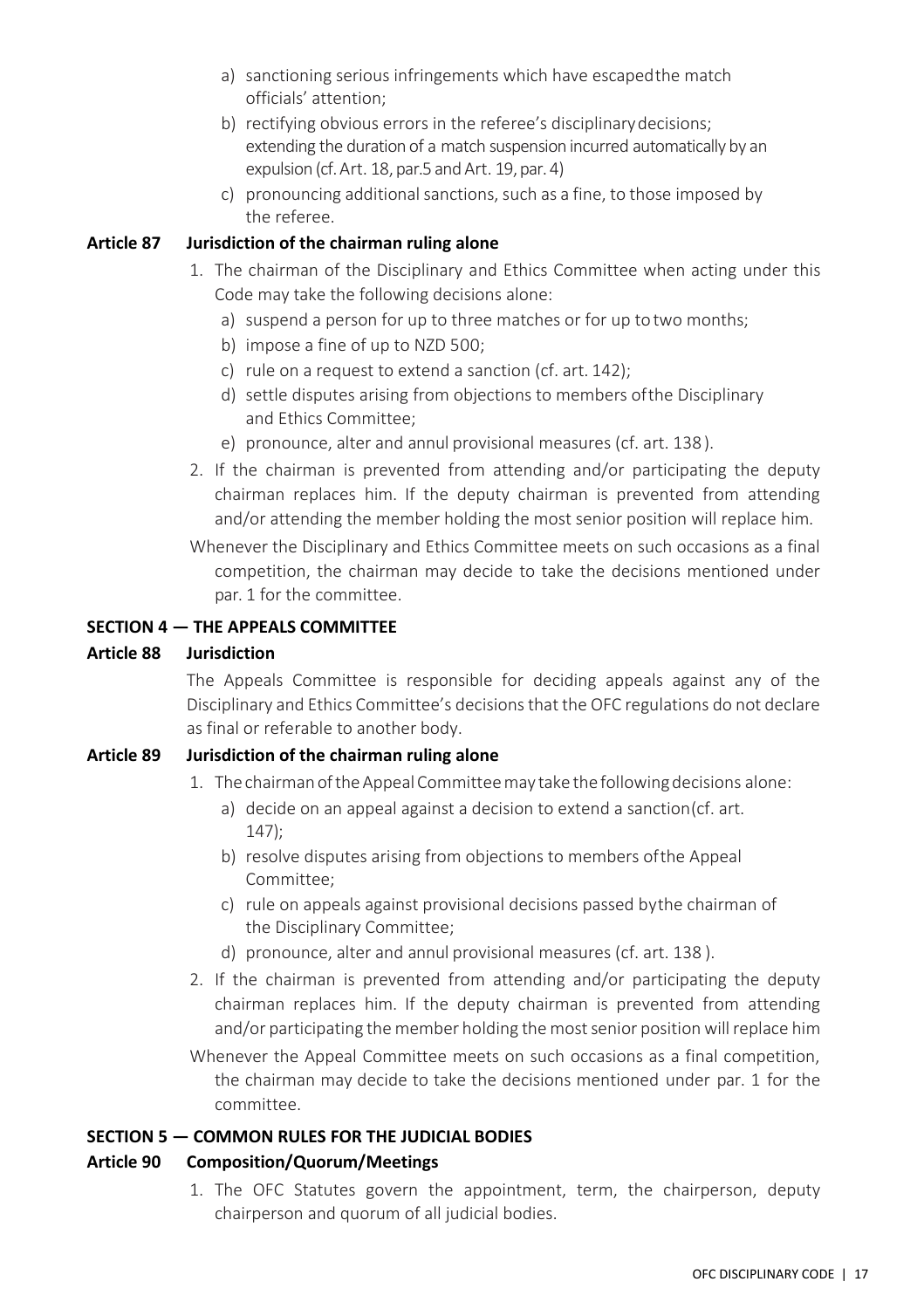#### <span id="page-24-0"></span>**Article 91 Chairman**

- 1. The chairman conducts the meetings and delivers the decisions.
- 2. If the chairman is prevented from attending, the deputy chairman replaces him. If the deputy chairman is prevented from attending, the member holding the most senior position will replace him.

#### <span id="page-24-1"></span>**Article 92 Secretariat**

- 1. The General Secretariat of OFC provides the judicial bodies with a secretariat and the necessary staff at OFC headquarters.
- 2. It designates the secretary.
- 3. The secretary takes charge of the administrative work and writes the minutes and decisions of the meetings.
- 4. He takes care of the filing ofthe documents. The decisions passed and the relevant files shall be kept for at least ten (10) years.
- 5. He takes charge of publishing the decisions passed by the judicial bodies, in a suitable manner.

#### <span id="page-24-2"></span>**Article 93 Independence**

- 1. The judicial bodies of OFC pass their decisions entirely independently; particularly, they shall not receive instructions from any otherbody.
- 2. A member of another OFC body may not stay in the meeting room during the judicial bodies' deliberations unless he has been explicitly summoned to attend.

#### <span id="page-24-3"></span>**Article 94 Incompatibility of office**

The members of the judicial bodiesmay not belong eitherto the Executive Committee or a Standing Committee of OFC

#### <span id="page-24-4"></span>**Article 95 Objection**

- 1. Members of the judicial bodies of OFC shall decline to participate in any meetings if there are serious grounds for questioning their impartiality.
- 2. This applies in the following cases:
	- a) if the member in question is directly involved in the outcome of the matter;
	- b) if he is associated with any of the parties;
	- c) if he has already dealt with the case under different circumstances.
- 3. Members against whom an objection might be raised shall notify the chairman immediately. Each party may also raise an objection to a member.
- 4. In the case of a dispute, the chairman decides.
- 5. Proceedings that have involved someone against whom an objection has been raised will be considered null and void.

#### <span id="page-24-5"></span>**Article 96 Confidentiality**

- 1. The members of the judicial bodies shall ensure that everything disclosed to them during the course of their duty remains confidential (facts of the case, contents of the deliberations and decisionstaken).
- 2. Only the contents of those decisions already notified to the addressees may be made public.

#### <span id="page-24-6"></span>**Article 97 Exemption from liability**

Neither members of the OFC judicial bodies nor the OFC Secretariat may be made liable for any deeds or omissions relating to any disciplinary procedure.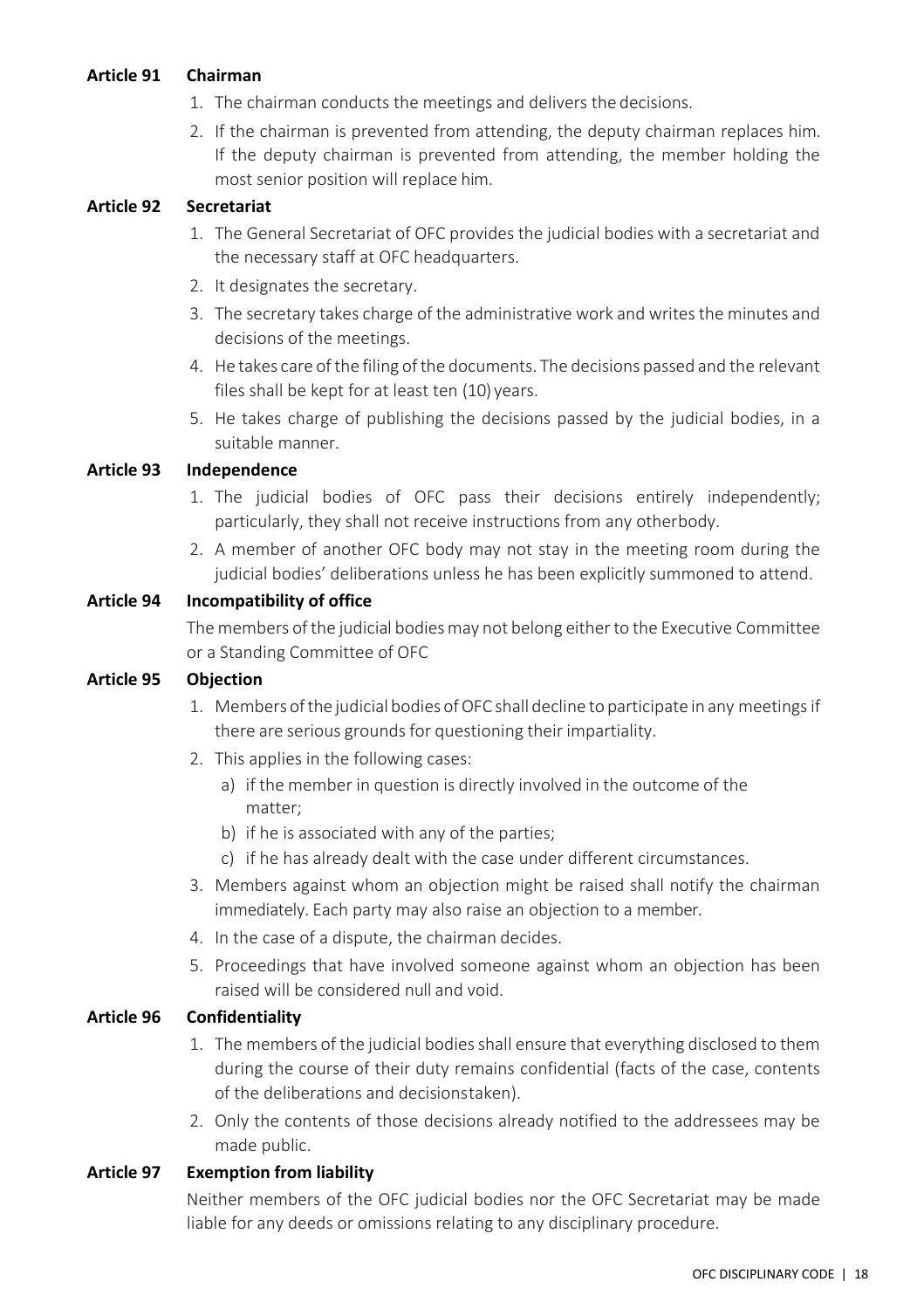#### <span id="page-25-0"></span>**CHAPTER II. PROCEDURE**

#### <span id="page-25-1"></span>**SECTION 1 — GENERAL RULES**

#### <span id="page-25-2"></span>**SUBSECTION 1. TIME LIMITS**

#### <span id="page-25-3"></span>**Article 98 Calculation**

- 1. Time limits to which member associations shall adhere to, commences the day after they have received the relevant legal document.
- 2. Time limits to which other persons shall adhere to, commences four (4) days after receipt of the document by the member association responsible for forwarding it except when the document is not also or solely sent to the person concerned or his legal representative. If the document was also or solely sent to the parties or their legal representatives, the time limit commences on the day after receipt of the document in question.
- 3. If the last day of the time limit coincides with a public holiday in the place of domicile of the person required to comply with the document by a certain deadline, the time limit shall expire on the next day that is not a public holiday.

#### <span id="page-25-4"></span>**Article 99 Compliance**

- 1. The time limit has beenmet only ifthe action required has been carried out before expiry of the time limit.
- 2. The document is sent to the address of the relevant authority no later than midnight on the last day of the time limit.
- 3. If the document is sent by telefax, the time limit has been met if the document reaches the authority on the last day of the time limit and the original document reaches it within another five (5) days.
- 4. Parties are permitted to observe time limits by sending electronic mail.
- 5. In the case of appeals, the deposit demanded (cf. Art. 132) is considered to have been paid in time if the payment has irreversibly been made to OFC's account by midnight on the last day of the timelimit.

#### <span id="page-25-5"></span>**Article 100 Interruption**

- 1. Time limits are interrupted:
	- a) during the period starting two (2) days before the OFC Congresses and up to two (2) days after;
	- b) during the period starting two (2) days before the Oceania Nations Cup final competition and up to two (2) days after except for facts arising during the final competition and facts which occurred before but which may have repercussions on the final competition.
- I2. n certain circumstances, the special procedures may apply.

#### <span id="page-25-6"></span>**Article 101 Extension of time limits**

- 1. The judicial bodies may extend the time limits set, up on request. The time limits fixed in this code may not, however, be extended.
- 2. A time limit may not be extended more than twice and, the second time, only in exceptional circumstances.
- 3. If the judicial bodies refuse to extend the time limit, the applicant will be granted two (2) extra days. In emergencies, the judicial bodies may announce a negative decision to the applicant orally.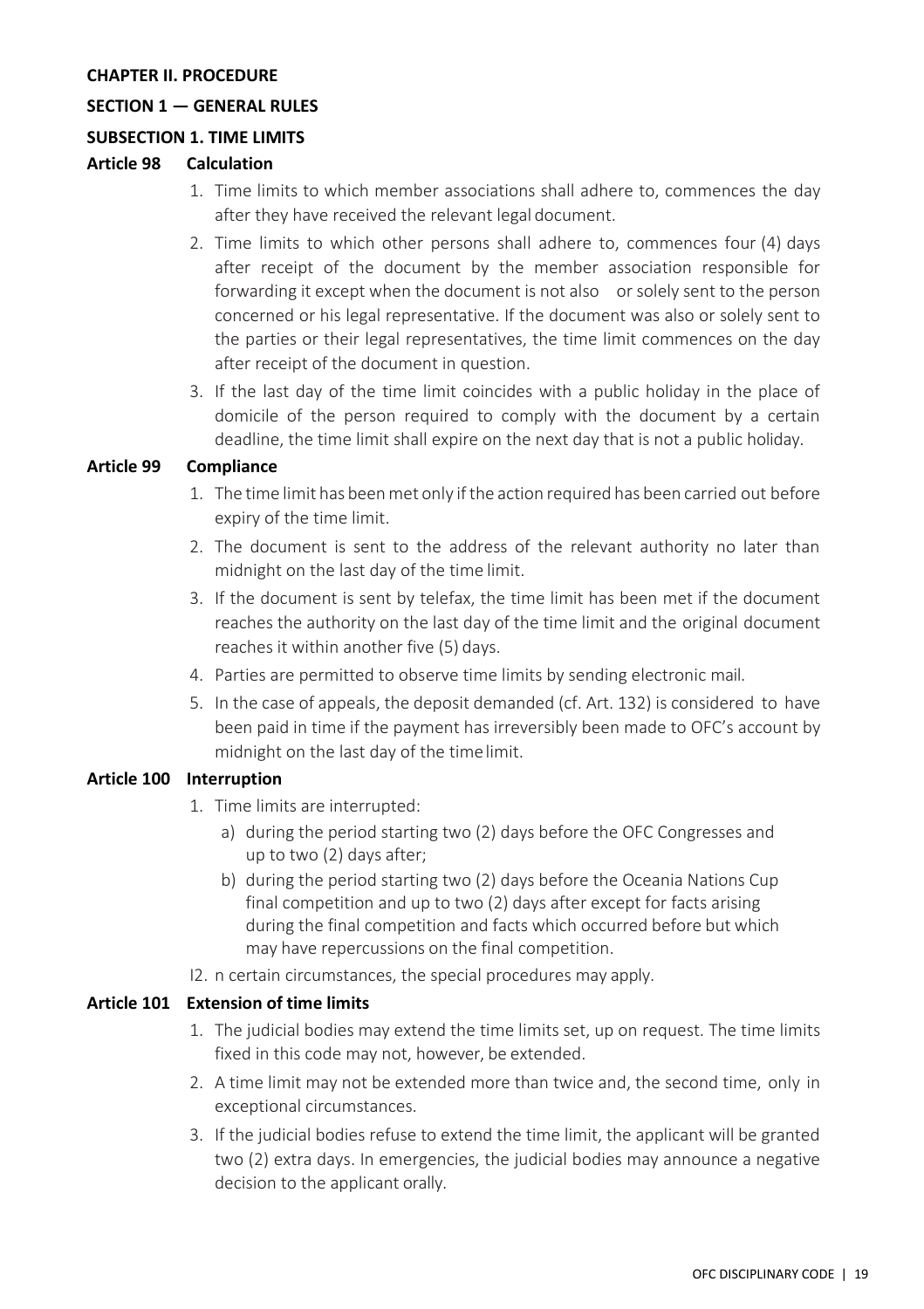#### <span id="page-26-0"></span>**SUBSECTION 2. RIGHT TO BE HEARD**

#### <span id="page-26-1"></span>**Article 102 Contents**

- 1. The parties shall be heard before any decision is passed.
- 2. They may, in particular:
	- a) refer to the file;
	- b) present their argument in fact and in law;
	- c) be involved in the production of proof;
	- d) obtain a reasoned decision.

#### <span id="page-26-2"></span>**Article 103 Restrictions**

- 1. The right to be heard may be restricted in exceptional circumstances, such as when confidential matters need to be safeguarded for the proceedings to be conducted properly.
- 2. In certain circumstances the special procedures mayapply.

#### <span id="page-26-3"></span>**SUBSECTION 3.PROOF**

#### <span id="page-26-4"></span>**Article 104 Various types of proof**

- 1. Any type of proof may be produced.
- 2. The only proof that may be rejected is that which violates human dignity or obviously does not serve to establish relevant facts.
- 3. The following are, in particular, admissible: reports from referees, assistant referees, match commissioners and referees inspectors, declarations from the parties and witnesses, the production of documents, expert opinions and audio or video recordings.

#### <span id="page-26-5"></span>**Article 105 Absolute discretion regarding proof**

- 1. The judicial bodies will have absolute discretion regarding proof.
- 2. They may, in particular, take account of the parties' attitudes during the proceedings, especially the manner in which they cooperate with the judicial bodies and the secretariat (cf. Art. 119)
- 3. They decide on the basis of their personal convictions.

#### <span id="page-26-6"></span>**Article 106 Match Officials' Reports**

- 1. Facts contained inmatch officials'reports are presumed to be accurate.
- 2. Proof of the inaccuracy of the contents of these reports may be provided.
- 3. Ifthere is any discrepancy in the reportsfromthe variousmatch officials and there are no means of resolving the different versions of the facts, the referee's report is considered authoritative regarding incidents that occurred on the field of play; the match commissioner's report is considered authoritative regarding incidents that took place outside the field of play.

#### <span id="page-26-7"></span>**Article 107 Burden ofproof**

- 1. The burden of proof regarding disciplinary infringements rests on OFC.
- 2. In the doping procedure, it is the responsibility of the person who has been tested positive to prove his innocence.

#### <span id="page-26-8"></span>**SUBSECTION 4. REPRESENTATION AND ASSISTANCE**

#### <span id="page-26-9"></span>**Article 108 Representation and Assistance**

- 1. The parties may arrange to be assisted by a third party.
- 2. They may be represented even if they are not required to appear personally.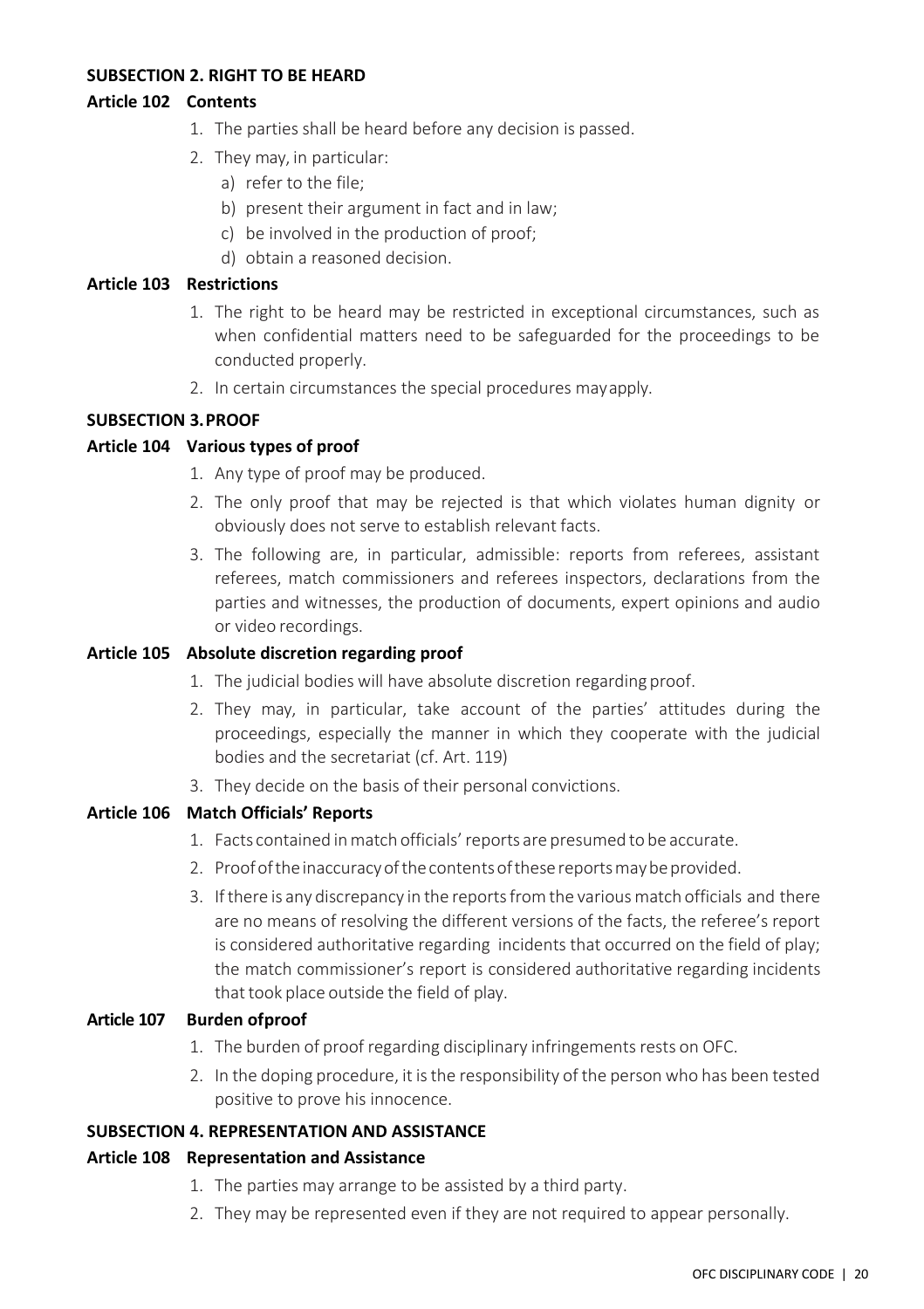3. The parties are free to choose their own assistance and representation.

#### <span id="page-27-0"></span>**SUBSECTION 5. LANGUAGE USED IN PROCEEDINGS**

#### <span id="page-27-1"></span>**Article 109 Language used in proceedings**

- 1. The language used in all proceedings shall be English or French. The body and the parties may choose any of the languages.
- 2. OFC may, if necessary, use the services of an interpreter.

#### <span id="page-27-2"></span>**SUBSECTION 6. NOTIFICATION AND COMMUNICATION**

#### <span id="page-27-3"></span>**Article 110 Addressees**

- 1. All parties are notified of the decisions.
- 2. Decisions and other documents intended for players, clubs and officials are addressed to the member association concerned on condition that it forwards the documents to the parties concerned. These documents are considered to have been notified/communicated properly to the ultimate addressee four (4) days after notification/communication of the documents to the member association (cf. Art. 98)

#### <span id="page-27-4"></span>**Article 111 Form: General Rule**

Decisions communicated by email or tracked courier shall be legally binding.

#### <span id="page-27-5"></span>**Article 112 Form: Special Cases**

If a party is present when a decision is taken, the terms of the decision shall be communicated to him orally. The reasoned decision shall then be sent to him by telefax within thirty (30) days. The legal limits do not begin until the reasoned decision has been delivered.

#### <span id="page-27-6"></span>**SUBSECTION 7. VARIOUS RULES**

#### <span id="page-27-7"></span>**Article 113 Obvious errors**

A judicial body may rectify any mistakes in calculation or any other obvious errors at any time.

#### <span id="page-27-8"></span>**Article 114 Costs and Expenses**

- 1. Costs and expenses shall be paid by the unsuccessful party.
- 2. If there is no unsuccessful party, they will be borne by OFC.
- 3. If considered fair to do so, they may be split among several persons.
- 4. The body that rules on the substance of the matter decides how costs and expenses will be allocated. The amounts are stipulated by the chairman, against which no appeal may be made.
- 5. The chairman may exceptionally decide to curtail or dispense with costs and expenses.
- 6. No procedural compensation shall be awarded in proceedings of the Disciplinary and Ethics Committee or Appeals Committee.

#### <span id="page-27-9"></span>**Article 115 Enforcement of decisions**

Decisions will be enforced immediately if they are not liable to appeal or if this code provides such action.

Otherwise they are enforced upon expiry of the time limit for appeal.

#### <span id="page-27-10"></span>**Article 116 Closing of proceedings**

Proceedings maybe closed if:

a) the parties each agreement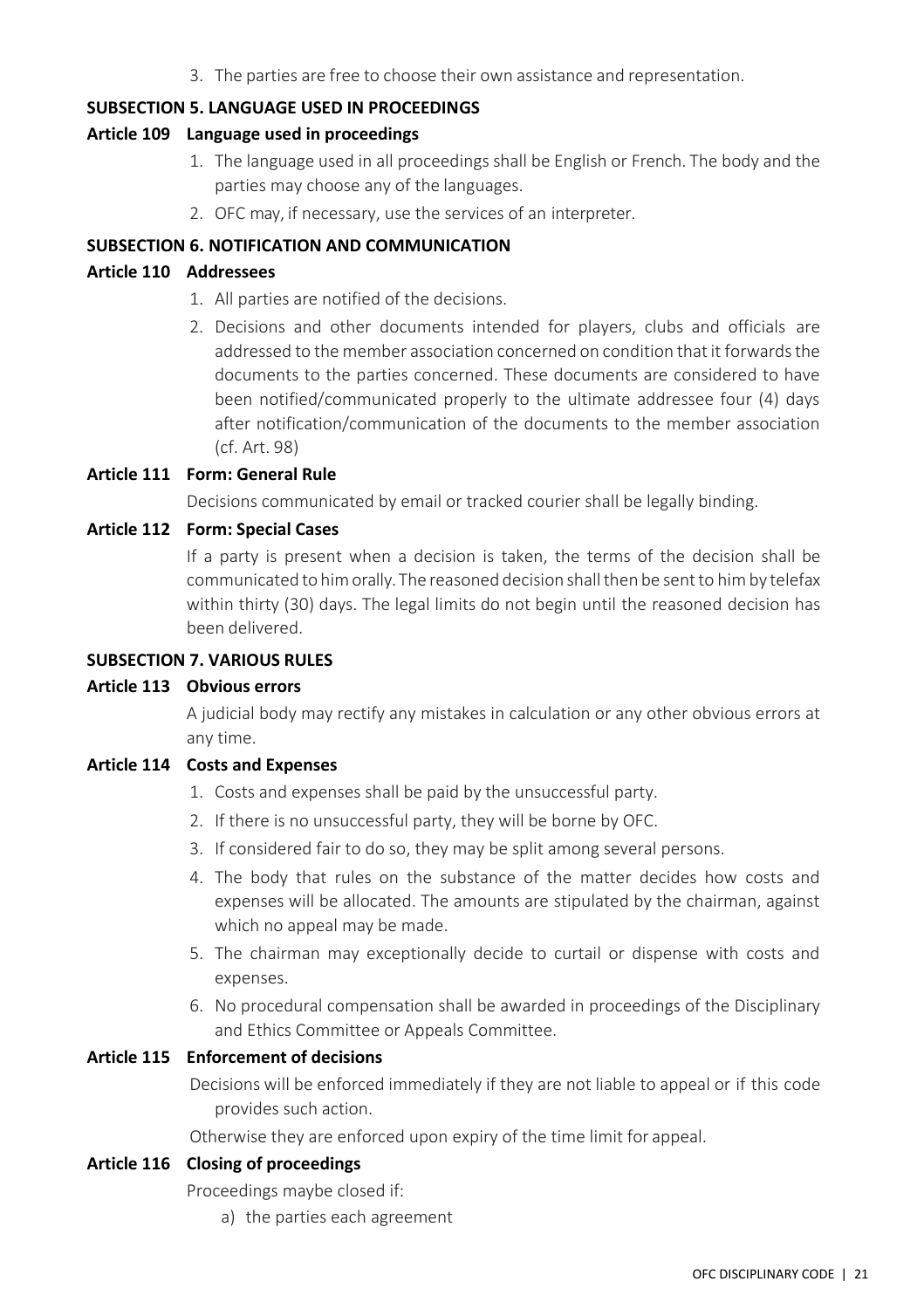- b) a party declares bankruptcy
- c) it becomes baseless

#### <span id="page-28-0"></span>**SECTION 2 — DISCIPLINARY AND ETHICS COMMITTEE**

#### <span id="page-28-1"></span>**SUBSECTION 1. COMMENCEMENT OF PROCEEDINGS AND INVESTIGATION**

#### <span id="page-28-2"></span>**Article 117 Commencement of proceedings**

- 1. Disciplinary infringements shall be automatically prosecuted.
- 2. Any person or authority may report conduct that he or it considers incompatible with the regulations of OFC to the judicial bodies via the OFC Secretariat. Complaints may not be made orally all complaints shall be in writing.
- 3. Match officials are obliged to expose infringements, which have come to their notice.

#### <span id="page-28-3"></span>**Article 118 Investigation**

The Secretariat carries out the necessary preliminary investigation ex officio under the Chairman's guidance.

#### <span id="page-28-4"></span>**Article 119 Collaboration among the parties**

- 1. The parties are obliged to collaborate to establishing the facts. In particular, they shall comply with requests for information from the judicial bodies.
- 2. Whenever deemed necessary, the secretariat verifies the parties' versions of the facts.
- 3. If the parties are dilatory in responding, the judicial body may impose a fine of NZD500, after first warning them.
- 4. If the parties fail to collaborate, especially if they ignore the stipulated time limits, the judicial bodies will decide on the case, using the file in their possession.

#### <span id="page-28-5"></span>**SUBSECTION 2. ORAL STATEMENTS, DELIBERATIONS, DECISION**

#### <span id="page-28-6"></span>**Article 120 Oral statements, Principles**

- 1. As a general rule, there are no oral statements and the Disciplinary and Ethics Committee decides on the basis of the contents of the file.
- 2. At the request of one of the parties, the body may arrange for oral statements to be heard.
- 3. Oral statements are always heard behind closed doors.

#### <span id="page-28-7"></span>**Article 121 Oral statements, procedure**

- 1. The Chairman shall decide on the sequence of the oralstatements.
- 2. Once the preliminary proceedings have ended, the chairman allows the person against whom proceedings are being conducted a final opportunity to speak.
- 3. The oral statements terminate with the parties' closing statement.

#### <span id="page-28-8"></span>**Article 122 Deliberations**

- 1. The Disciplinary and Ethics Committee deliberates behind closed doors.
- 2. If any oral statements have been heard, they will immediately be followed by deliberation.
- 3. They are conducted without interruption, unless there are exceptional circumstances.
- 4. The chairman decides in which order the various questions will be submitted for deliberation.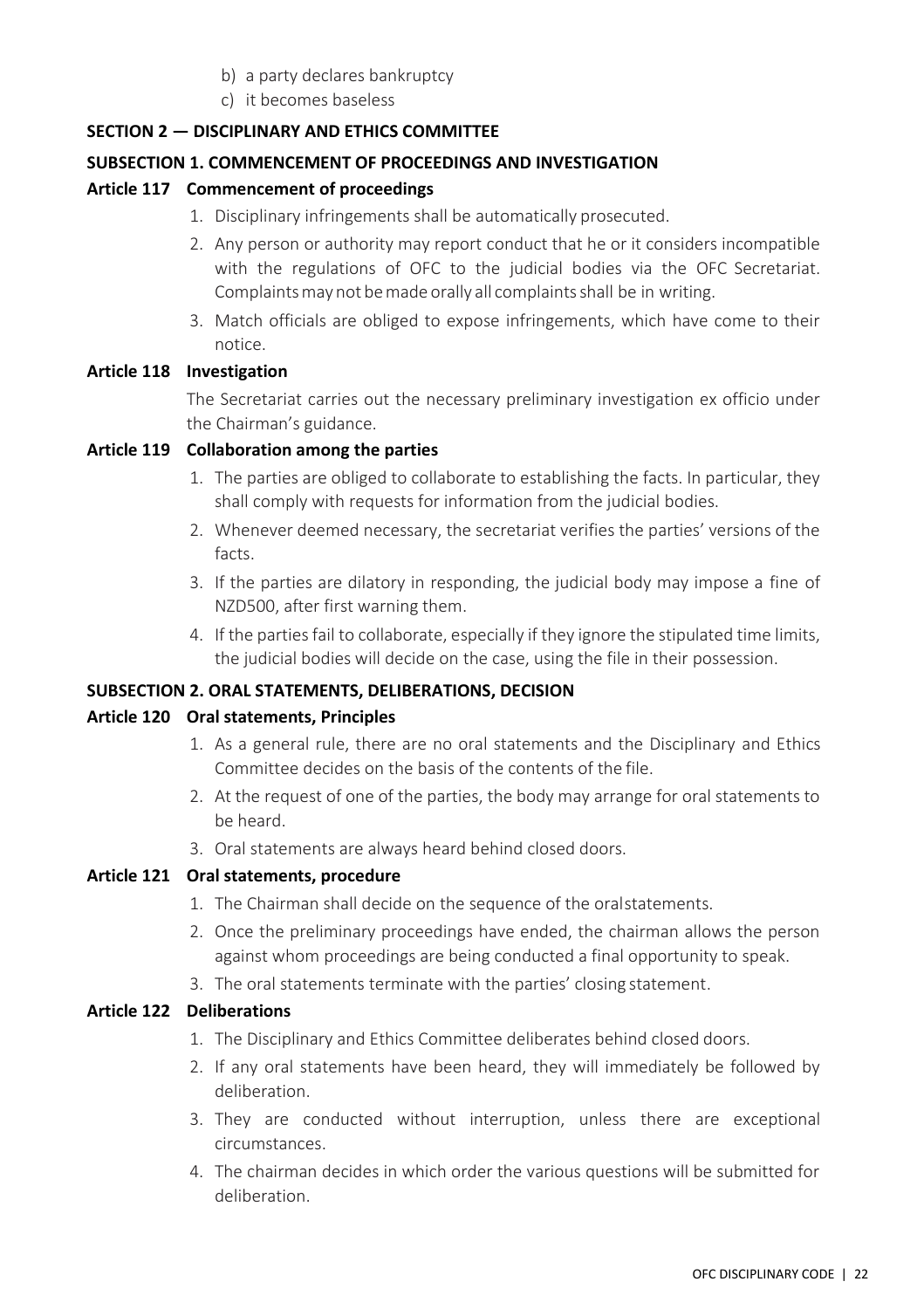- 5. The members present express their opinion in the order set out by the chairman, who always speaks last
- 6. The committee secretary have consultative powers.

#### <span id="page-29-0"></span>**Article 123 Passing the decisions**

- 1. Decisions are passed by a simple majority of the members present.
- 2. Every member present shall vote.
- 3. If the votes are equal, the chairman has the casting vote.

#### <span id="page-29-1"></span>**Article 124 Form and contents of the decision**

- 1. The decision contains:
	- a) the composition of the committee;
	- b) the designation of the parties;
	- c) the summary of the facts;
	- d) the legal reasons for the decision
	- e) the provisions on which the decision was made
	- f) the terms of the decision;
	- g) notice of the channels for appeal
- 2. The decisions are signed by the General Secretary of theOFC.

#### <span id="page-29-2"></span>**Article 125 Decisions without grounds**

- 1. The judicial bodies may decide not to communicate the grounds of a decision and instead communicate only the terms of the decision. At the same time, the parties shall be informed that they have ten days from receipt of the terms of the decision to request, in writing, the grounds of the decision, and that failure to do so will result in the decision becoming final and binding.
- 2. If a party requests the grounds of a decision, the motivated decision will be communicated to the parties in full, written form. The time limit to lodge an appeal, where applicable, begins upon receipt of this motivated decision.
- 3. If the parties do not request the grounds of a decision, a short explanation of the decision shall be recorded in the case files.

#### <span id="page-29-3"></span>**SUBSECTION 3. PROCEEDINGS BEFORE THE CHAIRMAN OF THE DISCIPLINARY AND ETHICS COMMITTEE**

#### <span id="page-29-4"></span>**Article 126 Proceedings before the chairman of the Disciplinary and Ethics Committee**

The rules governing the Disciplinary and Ethics Committee similarly apply whenever the chairman decides alone.

#### <span id="page-29-5"></span>**SECTION 3 — APPEALS COMMITTEE**

#### <span id="page-29-6"></span>**Article 127 Contestable decisions**

An appeal may be lodged to the Appeals Committee against any decision passed by the Disciplinary and Ethics Committee , unless the sanction pronounced is:

- a) a warning;
- b) a reprimand;
- c) a suspension for less than three (3) matches or of up to two (2) months;
- d) a fine of less than NZD1,000 imposed on a Member Association or a club and of less than NZD500 in other cases.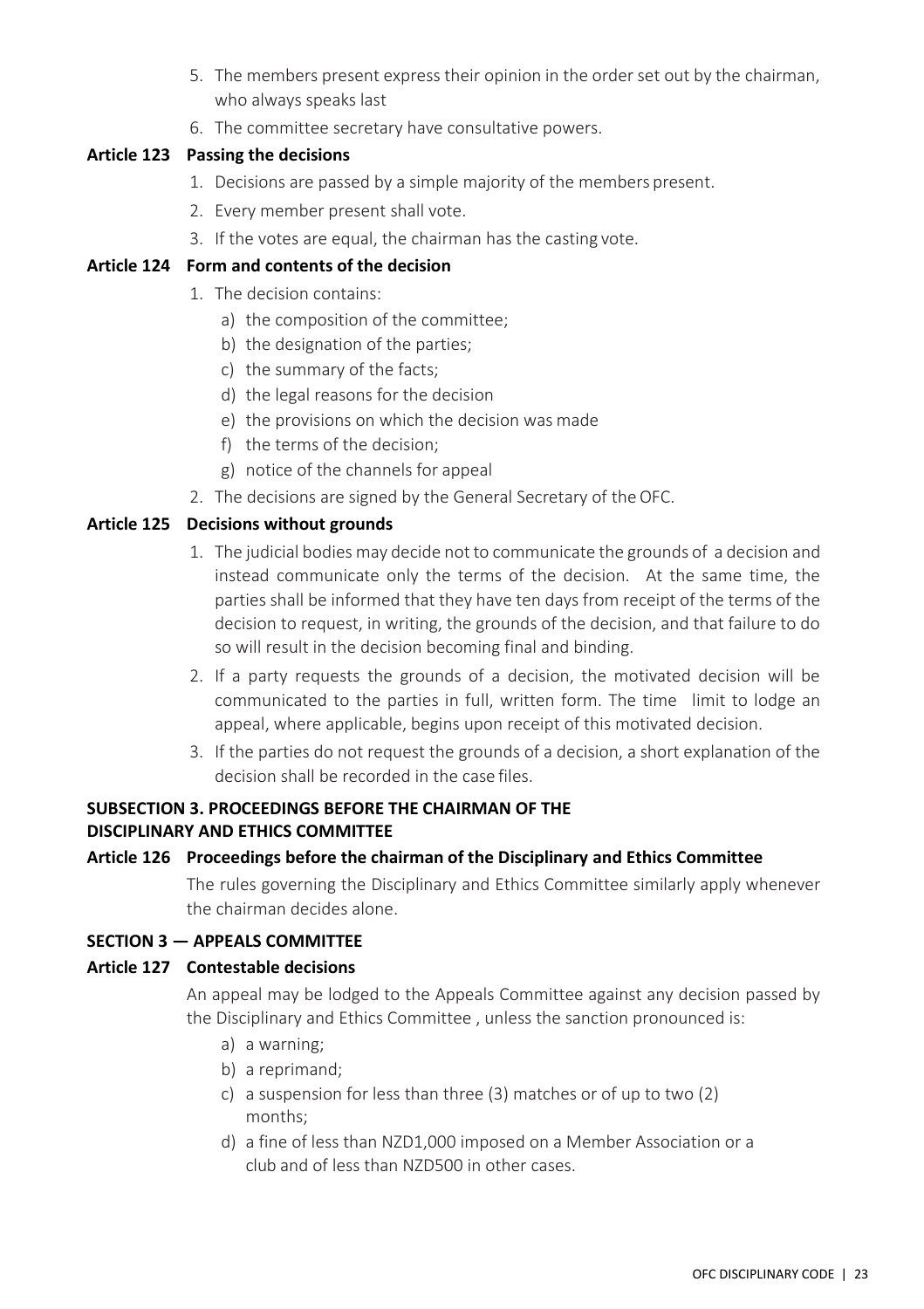#### <span id="page-30-0"></span>**Article 128 Eligibility to appeal**

- 1. Anyone who is affected by a decision and has an interest justifying amendment or cancellation of the decision may submit it to the Appeals Committee.
- 2. Member Associations may appeal against decisions sanctioning their players, officials or members. They shall havewritten agreement of the person concerned.

#### <span id="page-30-1"></span>**Article 129 Time Limit for Appeal**

- 1. The party intending to appeal shall announce his decision in writing within fifteen (15) days of the communication of the decision.
- 2. The announcement of the intention to appeal shall be sent directly to OFC. The petition of appeal shall, however, be forwarded to OFC via the member association.
- 3. The member association receiving the petition of appeal shall forward it immediately to OFC. The decisive moment for complying with the time limit for lodging this petition is the moment it reaches theOFC.

#### <span id="page-30-2"></span>**Article 130 Grounds for complaint**

The appellant may object to insufficient representation of the facts and wrong application of the law.

#### <span id="page-30-3"></span>**Article 131 Petition of appeal**

- 1. The appellant shall submit his petition of appeal inwriting.
- 2. The appellant's petition of appeal shall include the necessary arguments, reasons and means of proof and be signed by the appellant or his representative, subject to Art. 128.

#### <span id="page-30-4"></span>**Article 132 Deposit**

- 1. A party intending to lodge an appeal shall deposit the amount of NZD1500 to OFC's bank account within fifteen (15) days from the date of the appeal.
- 2. The appeal shall be deemed inadmissible without the aforesaid deposit.
- 3. This amount shall be reimbursed to the appellant should the appeal be upheld. Costs and expenses payable by an appellantwho losesthe case are deducted from this amount. Any remaining amount is reimbursed to him. If the deposit is insufficient, the appellant will be ordered to pay the difference.
- 4. If an appeal is dismissed, the deposit shall be forfeited.

#### <span id="page-30-5"></span>**Article 133 Effects of the Appeal**

- 1. The Appeals Committee has full power in fact and in law to rule on the appeal.
- 2. The appeal does not have a suspensive effect except with regard to orders to pay a sum of money.

#### <span id="page-30-6"></span>**Article 134 Sequence in the proceedings leading up to the decision**

- 1. The sequence in proceedings is determined as described in thiscode.
- 2. The decision are signed by the General Secretary
- 3. Decisions may not be amended to the detriment of the party contesting them.
- <span id="page-30-7"></span>**Article 135 Conclusion to the proceedings**
	- 1. The Appeals Committee rules, in principle, as a body in the last instance.
	- 2. The right is reserved for an appeal to be made to the Court of Arbitration for Sport.

#### <span id="page-30-8"></span>**Article 136 Proceedings before the chairman of the Appeal Committee**

The rules governing the Appeal Committee similarly apply whenever the chairman of the committee decides alone.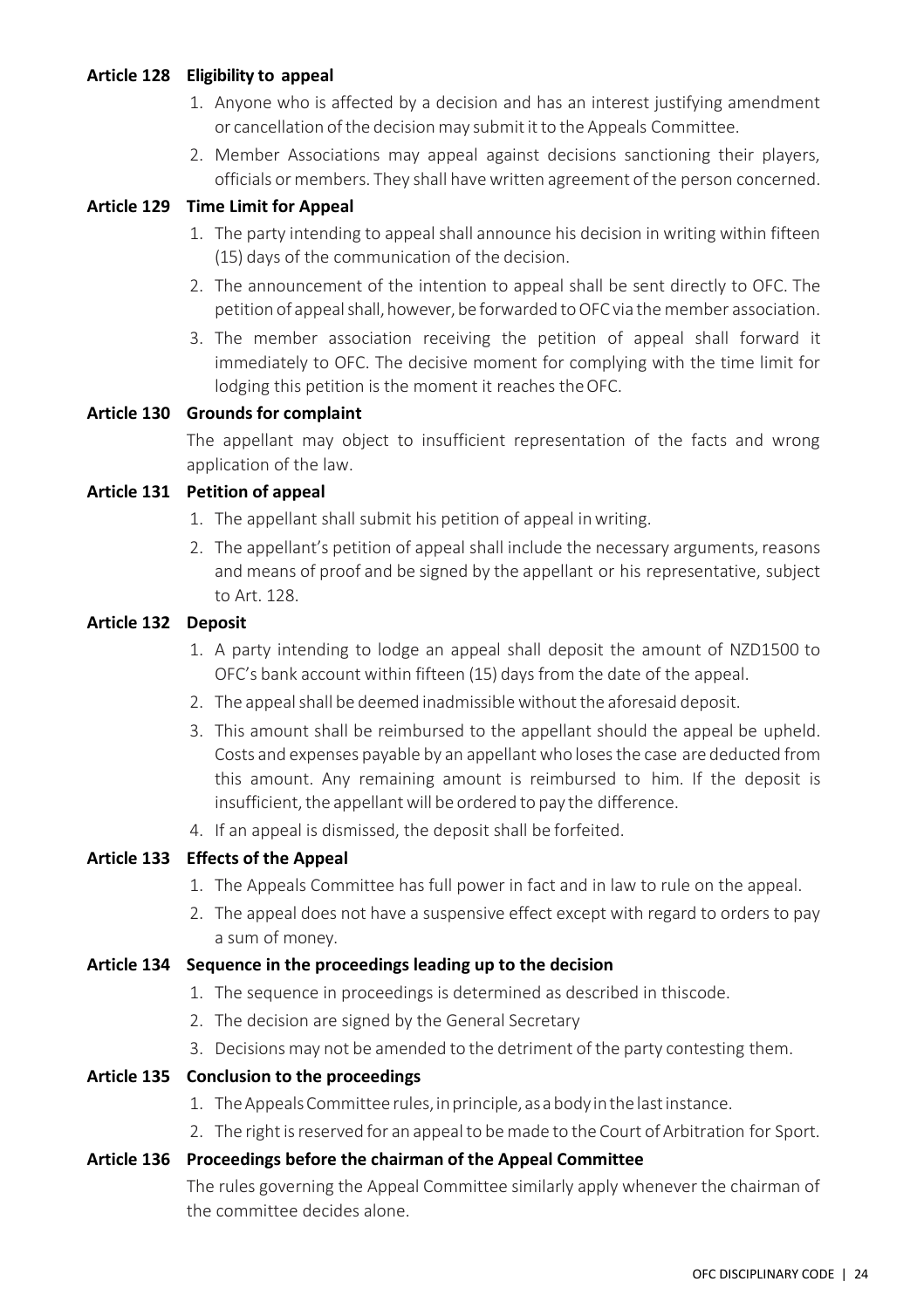#### <span id="page-31-0"></span>**SECTION 4 — COURT OF ARBITRATION FOR SPORT (CAS)**

#### <span id="page-31-1"></span>**Article 137 Court of Arbitration for Sport**

The OFC Statutes stipulate which decisions passed by the judicial bodies of OFC may be taken before the Court of Arbitration for Sport.

#### <span id="page-31-2"></span>**SECTION 5 — SPECIAL PROCEDURES**

#### <span id="page-31-3"></span>**SUBSECTION 1. PROVISIONAL MEASURES**

#### <span id="page-31-4"></span>**Article 138 Principle**

- 1. If an infringement appears to have been committed and a decision on the main issue cannot be taken early enough, the chairman of the judicial body may, in emergencies, provisionally pronounce, alter or revoke a sanction
- 2. In similar circumstances, he may take other provisional measures at his discretion, especially to ensure compliance with a mandatory sanction.
- 3. He will take action upon request or ex officio.

#### <span id="page-31-5"></span>**Article 139 Procedure**

- 1. The chairman shall make his decision based on the evidence available at the time.
- 2. He is not obliged to hear the parties.

#### <span id="page-31-6"></span>**Article 140 Decision**

- 1. The chairman delivers his decision immediately.
- 2. That decision shall be implemented immediately.

#### <span id="page-31-7"></span>**SUBSECTION 2. EMERGENCIES**

#### <span id="page-31-8"></span>**Article 141 Emergencies**

- 1. If circumstances so require, the secretariat may arrange deliberations and decision taking to be conducted via telephone conference, videoconference or any other similar method.
- 2. Art. 120 par. 2 is, in this case, no longer applicable
- 3. The secretary takes minutes as if it were a chaired meeting.

#### <span id="page-31-9"></span>**SUBSECTION 3. EXTENDING SANCTIONS TO HAVE WORLDWIDE EFFECT**

#### <span id="page-31-10"></span>**Article 142 Request**

- 1. If the infringement is serious, in particular doping (cf. section 7 of the special part), corruption (cf. art. 60), manipulation of match results(cf. art. 78), physical assault of a match official (cf. art. 47), forgery (cf. art. 59) or violation of the rules governing age limits (cf. art. 76a), the OFC shall request FIFA to extend the sanctions they have imposed so as to have worldwide effect.
- 2. The request shall be submitted in writing and enclose a certified copy matching the decision. It shall show the address of the person who has been sanctioned and that of the club and the association concerned.
- 3. If the judicial bodies of OFC discover that associations, confederations and other sports organisations have not requested a decision to be extended to have worldwide effect, even though it should have been, these bodies may themselves pass a decision.

#### <span id="page-31-11"></span>**Article 143 Conditions**

- 1. The sanction will be extended if:
	- a) the person sanctioned has been cited properly;
	- b) he has had the opportunity to state his case;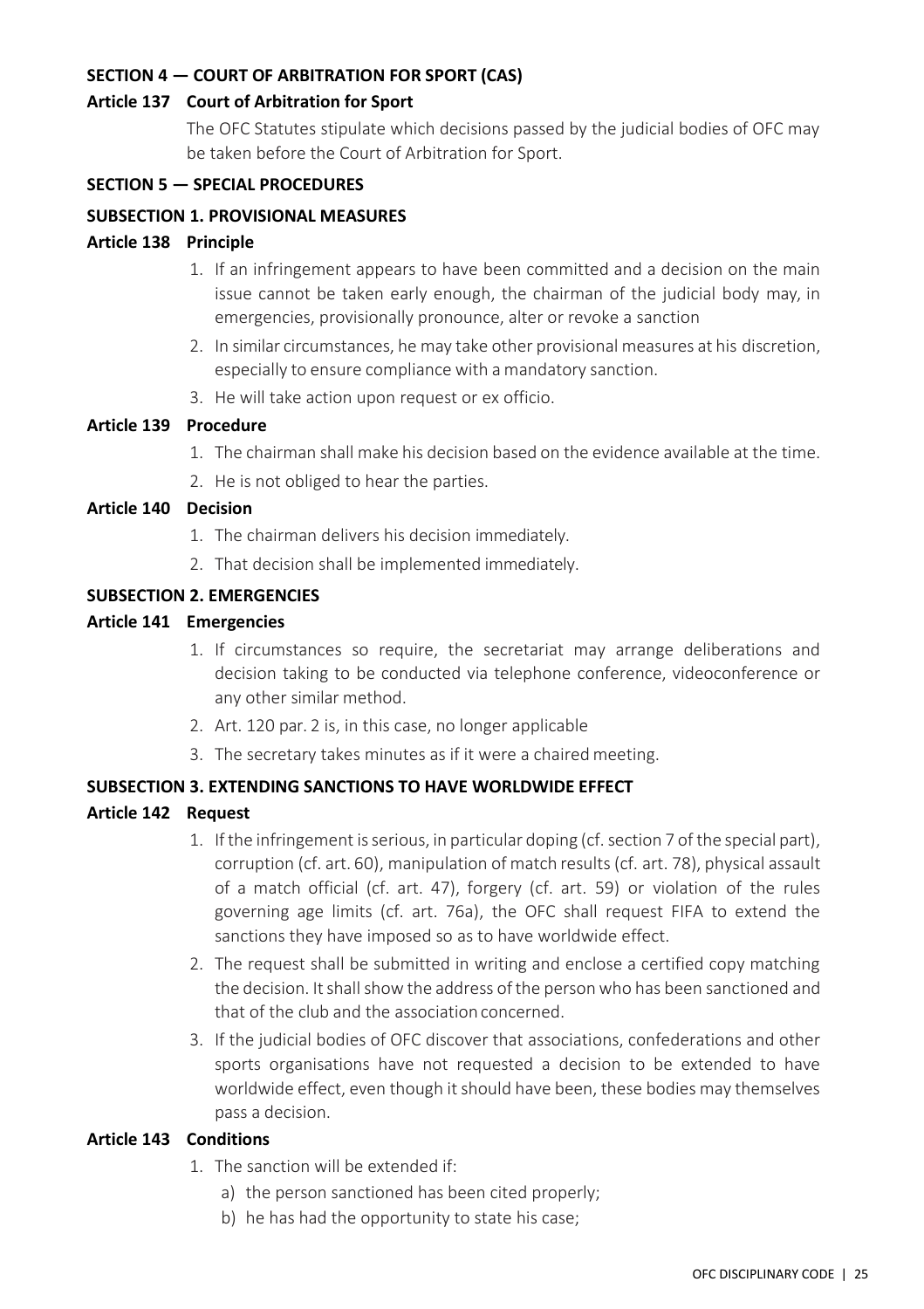- c) the decision has been notified properly;
- d) the decision complies with the regulations of OFC;
- e) extending the sanction does not conflict with public orderand accepted standards of behaviour.

#### <span id="page-32-0"></span>**Article 144 Procedure**

- 1. The chairman makes his decision, in principle, without negotiations or hearing any of the parties, using only the file and/or evidence before him.
- 2. He may exceptionally decide to summon the parties concerned.

#### <span id="page-32-1"></span>**Article 145 Decision**

- 1. The chairman isrestricted to ascertaining thatthe conditions of art. 143 have been fulfilled. He may not review the substance of thedecision.
- 2. He either grants or refuses to grant the request to have the sanction extended.

#### <span id="page-32-2"></span>**Article 146 Effect**

The sanction passed by the association or confederation requesting it to be extended has the same effect in each member association of FIFA as if the sanction had been passed by any one of them.

#### <span id="page-32-3"></span>**Article 147 Appeal**

Both the body requesting extension of the sanction and the person affected by it may appeal against it. A reasoned appeal shall be lodged within four days of receipt of notification of the decision.

1. Any grounds for complaint may only refer to the terms set out in art. 142 and 143. It is inadmissible to question the substance of the initial decision.

#### <span id="page-32-4"></span>**SECTION 5 — PROCEDURE TO BE FOLLOWED IN COMBATING DOPING**

#### <span id="page-32-5"></span>**Article 148 Tests**

- 1. The test procedure is governed by the OFC Doping Control Regulations.
- 2. Member Associations shall ensure that tests and sanctions conform to the relevant OFC Doping Control Regulations.

#### <span id="page-32-6"></span>**Article 149 Player's obligations**

- 1. Every player taking part in a competition or any other event organised by OFC, or in training leading up to such a competition or event, shall agree to undergo any tests conducted by the relevant bodies ofOFC.
- 2. He agrees to samples being taken so as to detect the presence of any prohibited substances or to establish the use of any prohibited methods.

#### <span id="page-32-7"></span>**Article 150 Government sanctions against doping**

If a government authority sanctions a player for a doping offence, the judicial bodies of OFC will examine whether disciplinary sanctions should be imposed.

#### <span id="page-32-8"></span>**Article 151 Doping sanctions imposed by other international sports federations**

- 1. Sanctionsfordopingoffencesimposedby anyotherinternationalsports federation are automatically recognised by OFC.
- 2. As soon as they come into force in accordance with the regulations of the international sports federation concerned, these sanctions have the same effect as those imposed by OFC.
- 3. The person sanctioned may object to the chairman of the Disciplinary and Ethics Committee on the basis that the initial decision for the sanction did not comply with the conditions set out in Art. 143, and request OFC not to recognise it.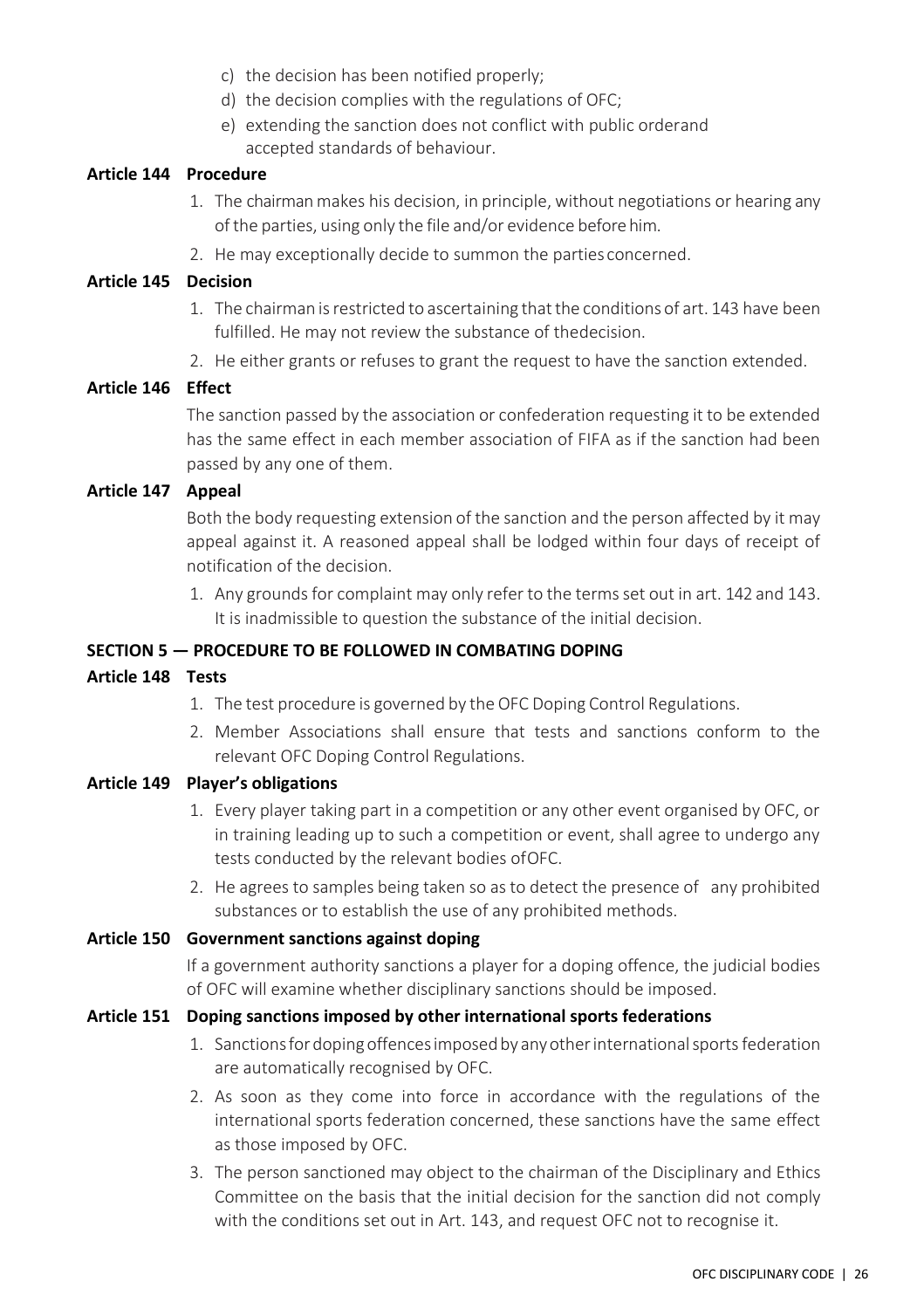#### <span id="page-33-0"></span>**SUB SECTION 6. REVIEW**

#### <span id="page-33-1"></span>**Article 152 Review**

- 1. A review may be requested after a legally binding decision has been passed if a party discovers facts or proof that would have resulted in a more favourable decision and that, even with due diligence, could not have been produced sooner.
- 2. A request for a review shall be made within ten days of discovering the reasons for the review.

### **FINAL TITLE**

#### <span id="page-33-3"></span><span id="page-33-2"></span>**Article 153 Diverging texts in the Disciplinary Code**

- 1. This code exists in the English and French.
- 2. In the event of a discrepancy in the two texts, the original English version is authoritative.

#### <span id="page-33-4"></span>**Article 154 Scope of the Code, omissions, custom, doctrine and jurisprudence**

- 1. This code governs every subject to which the text or the meaning of its provisions refers.
- 2. If there are any omissions in this code, the judicial bodies will decide in accordance with the association's custom or, in the absence of custom, in accordance with rules they would lay down if they were acting as legislators

#### <span id="page-33-5"></span>**Article 155 Adoption and Enforcement**

The OFC Executive Committee adopted this Code on 9 May 2019 in [insert place]and comes into effect on 4 June 2019.

#### FOR THE OFC EXECUTIVE COMMITTEE

Lambert Maltock **Franck Castillo** 

President: Christian Communication Ceneral Secretary: